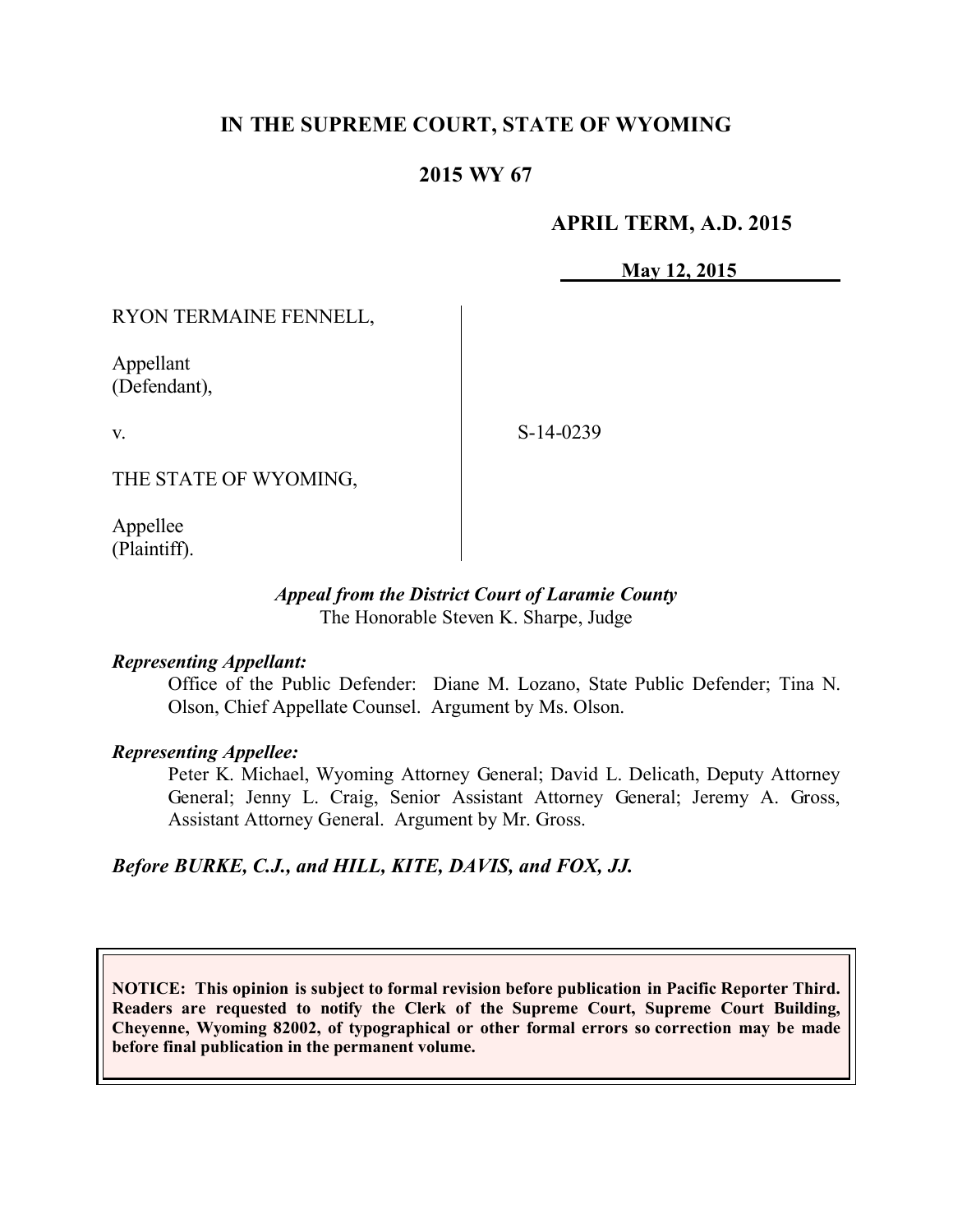### **KITE, Justice.**

[¶1] A jury found Ryon Termaine Fennell guilty of three counts of delivery of cocaine. He appeals from the judgment and sentence, asserting the prosecutor committed misconduct when he elicited improper testimony and called an improper rebuttal witness; he was denied his right to confrontation when law enforcement officers were allowed to testify concerning results of tests conducted by others; his trial counsel was ineffective; and there was insufficient evidence to sustain his conviction. Concluding that trial counsel's performance was ineffective and Mr. Fennell was prejudiced thereby, we reverse the conviction and remand for a new trial.

### **ISSUES**

[¶2] We re-phrase Mr. Fennell's statement of the issues and address them in the following order:

1. Whether the evidence was sufficient to sustain Mr. Fennell's conviction;

2. Whether Mr. Fennell was denied his right to confrontation when law enforcement officers testified about results of tests conducted by others;

3. Whether the prosecutor committed misconduct by improperly eliciting testimony that invaded the province of the jury and calling an improper rebuttal witness; and

4. Whether Mr. Fennell's trial counsel was ineffective.

### **FACTS**

[¶3] In the fall of 2012, Jeff Wheeler, an employee of Goofy's Bar in Cheyenne, Wyoming, approached a Cheyenne police officer, informed him there were illegal drugs running through the bar and offered to assist law enforcement in addressing the problem. The officer put Mr. Wheeler in touch with the Wyoming Department of Criminal Investigation (DCI) and a plan was developed to use Mr. Wheeler as a confidential informant to purchase drugs from those involved. On three separate occasions that fall, Mr. Wheeler arranged meetings with Mr. Fennell and returned from those meetings with cocaine. On each occasion, law enforcement searched Mr. Wheeler and his vehicle, provided him with cash and a concealed recording device and followed him to the prearranged location for the buy. After each buy, law enforcement followed him to the DCI office, retrieved the purchased substance from him, searched him and his car, and debriefed him about what had transpired. Laboratory tests performed on the substances obtained from each purchase were positive for the presence of cocaine. In March 2013, the Laramie County district attorney's office issued an information charging Mr. Fennell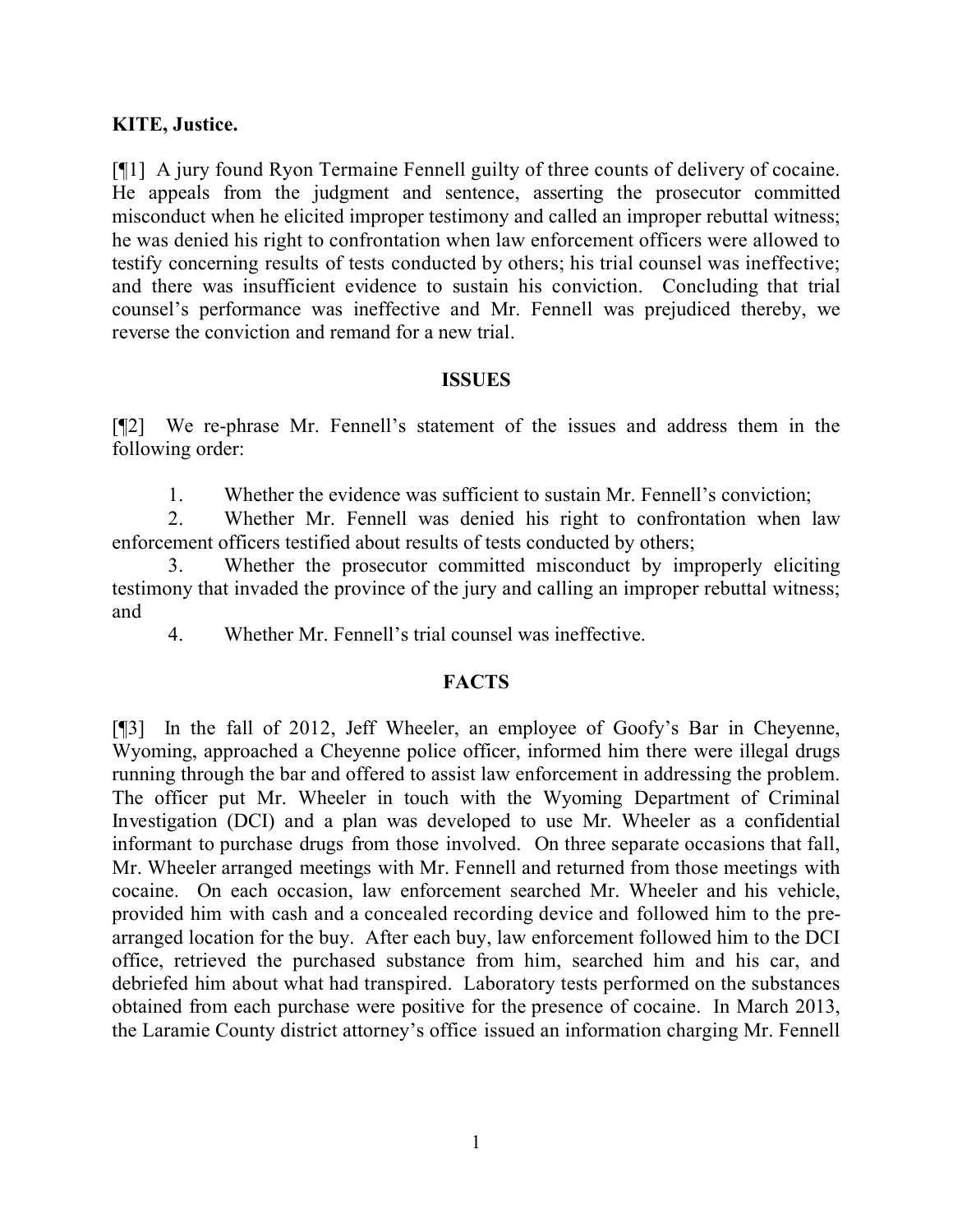with three counts of delivery of cocaine in violation of Wyo. Stat. Ann. § 35-7-1031(a)(i)  $(LexisNexis 2013).<sup>1</sup>$ 

[¶4] A two day jury trial was held in December 2013. The State presented testimony from the confidential informant and three law enforcement officials involved in the investigation. Mr. Fennell testified in his own defense and denied that he sold controlled substances to the informant. He said the informant owed him money and the meetings between them were for the purpose of getting paid back. His theory was that the informant set him up in order to avoid having to pay back the money he owed.

[¶5] The jury found Mr. Fennell guilty on all three counts of delivering cocaine. The district court sentenced him to serve eighteen to thirty-six months on the first count and four to six years on the second and third counts, but suspended the latter two sentences and imposed a period of probation to continue for three years after completion of the sentence on the first count. Mr. Fennell appealed.

### **DISCUSSION**

### *1. Sufficiency of the Evidence*

[¶6] We have said:

The Double Jeopardy Clause precludes a second trial once a reviewing court has found the evidence presented in the first trial legally insufficient to support the conviction. *Tanner v. State*, 2002 WY 170, ¶ 17, 57 P.3d 1242, 1247 (Wyo.2002); *Burks v. United States*, 437 U.S. 1, 18, 98 S.Ct. 2141, 2150, 57 L.Ed.2d 1 (1978). The only "just" remedy available upon such a finding is an order directing entry of a judgment of acquittal. *Id*. Thus, a finding that the State presented insufficient evidence to support the jury's guilty verdict . . . would fully resolve this case and we begin by considering that issue.

*Ken v. State*, 2011 WY 167, ¶ 17, 267 P.3d 567, 572 (Wyo. 2011).

[¶7] Mr. Fennell contends the evidence was insufficient to support his conviction because no qualified witness testified that the substance the informant gave to law enforcement fit within the definition of a Schedule II controlled substance. Mr. Fennell asserts the legislature has adopted a precise scientific definition of Schedule II

<sup>&</sup>lt;sup>1</sup> The original information actually charged Mr. Fennell with delivery of cocaine-based "crack." It was subsequently amended to allege delivery of cocaine-based "powder."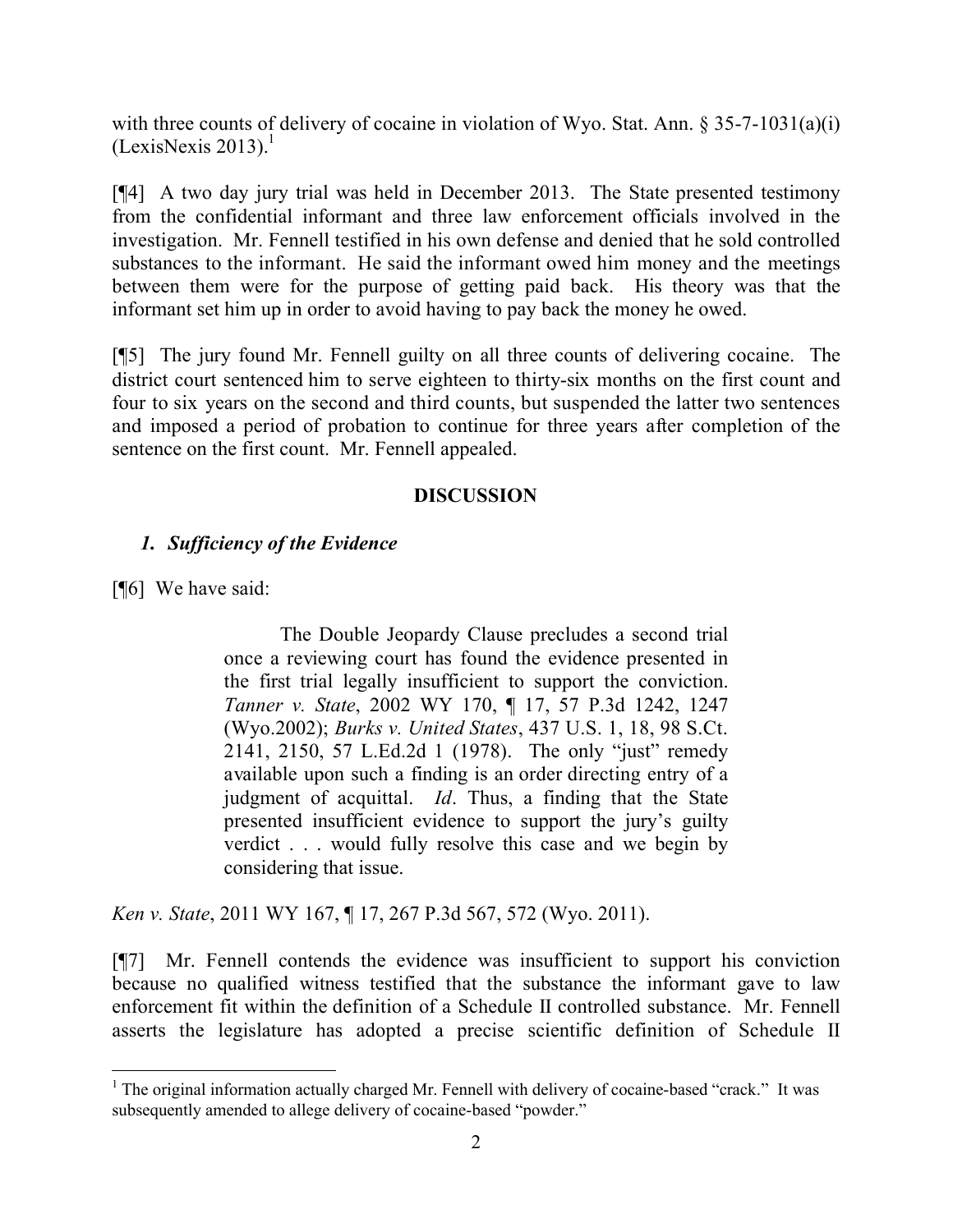substances, and the State was required to present a qualified witness to testify that the substance in this case was subjected to reliable testing demonstrating that it was in fact a Schedule II substance, cocaine.

[¶8] The following standards govern our review of a sufficiency of the evidence claim:

[W]e examine and accept as true the State's evidence and all reasonable inferences which can be drawn from it. We do not consider conflicting evidence presented by the defendant. We do not substitute our judgment for that of the jury; rather, we determine whether a jury could have reasonably concluded each of the elements of the crime was proven beyond a reasonable doubt.

*Ken*, ¶ 19, 276 P.3d at 572, quoting *Daves v. State*, 2011 WY 47, ¶ 30, 249 P.3d 250, 259 (Wyo. 2011).

[¶9] The evidence relating to the testing of the substance consisted of the testimony of three law enforcement officials. First, the State presented the testimony of Special Agent Joe Brock of the United States Drug Enforcement Administration (DEA). He testified that "we" performed a field test on the substance and then submitted it to the state crime lab. Agent Brock did not testify about the results of either the field test or the lab test. The State also called Agent Jason Moon from DCI who testified that "Agent Edwards and I believe Agent Brock" field tested the substance and then he took it to the state crime lab for analysis. He testified without objection that the substance tested positive for cocaine. Finally, the State presented the testimony of Officer Aaron Wilmarth of the Cheyenne Police Department. He testified that the substance was field tested and sent to the state crime lab. He also testified, again without objection, that the test showed the substance "contained cocaine, which is a Schedule II drug."

[¶10] It appears that none of the State's witnesses performed the actual laboratory tests that confirmed the substance was cocaine. It is not entirely clear from the record whether any of the witnesses personally performed any of the field tests. It is clear that the two witnesses who testified that the substance tested positive for cocaine, Agent Moon and Officer Wilmarth, did not perform the actual testing. Absent testimony from a witness who actually performed the field or lab tests and concluded the substance was cocaine, a Schedule II drug, any testimony concerning the tests or the results of the tests was inadmissible hearsay. However, defense counsel did not object to any of the testimony concerning the testing. We long ago held that when inadmissible hearsay evidence is admitted without objection, the trier of fact may give it the weight to which it is entitled. *State ex rel. Benham v. Cheever*, 71 Wyo. 303, 311, 257 P.2d 337, 340 (1953). *See also Gore v. Sherard*, 2002 WY 114, ¶ 18, 50 P.3d 705, 711 (Wyo. 2002) (Hearsay evidence admitted without objection may be considered and given its natural probative effect.)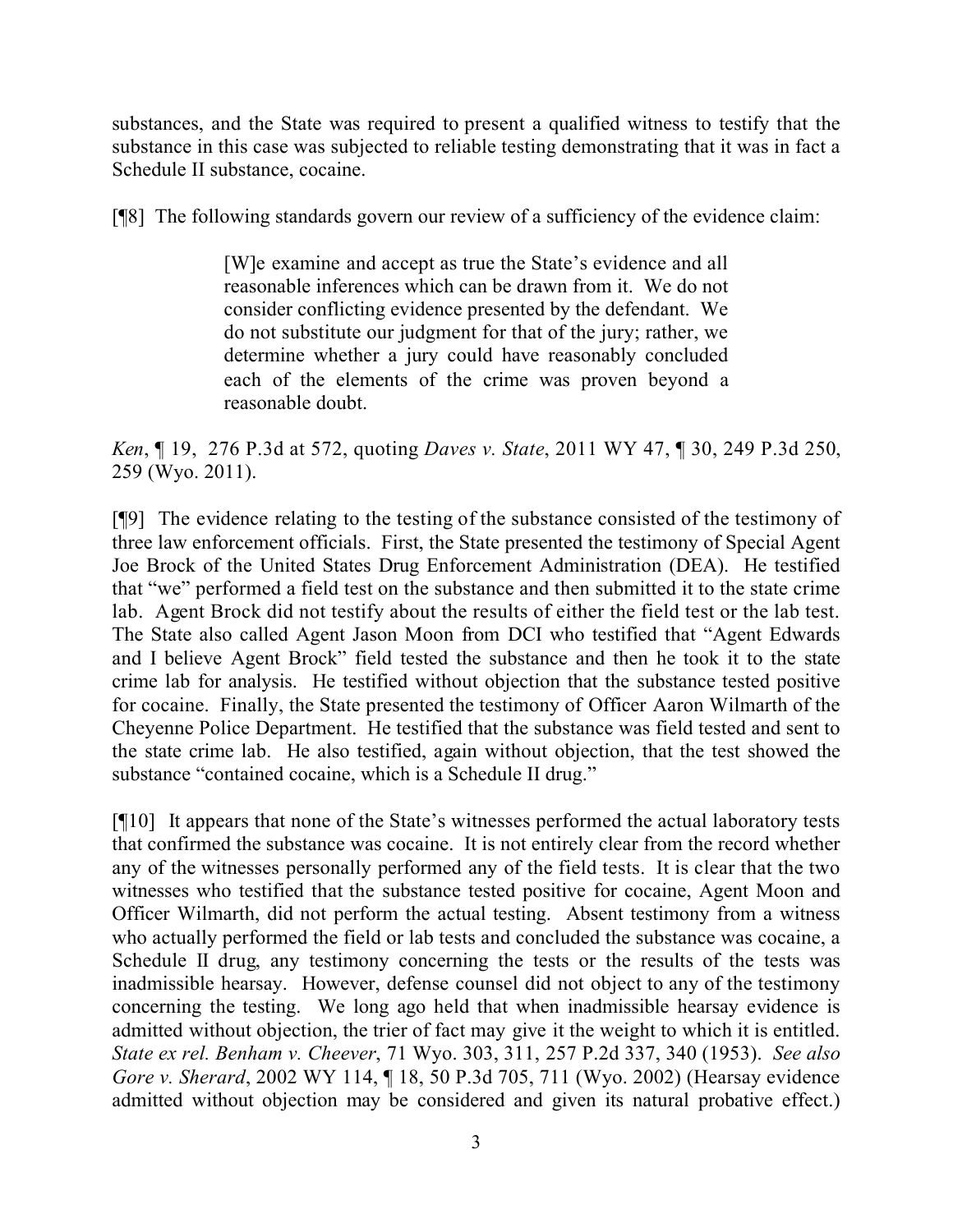The jury properly considered the testimony that the substance tested positive for cocaine, a Schedule II substance, and gave it the weight to which it was entitled. The evidence was sufficient to support the conviction.

# *2. Right to Confrontation*

[¶11] Mr. Fennell contends he was denied his right to confront the witnesses against him when law enforcement officers testified concerning the results of laboratory tests performed by other individuals who did not testify. Specifically, he points to the testimony of Agent Moon and Officer Wilmarth that the substance in the bags obtained from the informant tested positive for cocaine and no fingerprints were found on the bags. Neither witness performed the laboratory testing; rather, testing of the substance and for fingerprints on the bags was done by individuals who did not testify at the trial. As with Mr. Fennell's claims of prosecutorial misconduct, we review his confrontation claim for plain error because defense counsel did not object to the testimony.

[¶12] The State responds that Mr. Fennell cannot establish plain error with respect to the drug testing because the record does not clearly show that the witnesses who testified the substance was cocaine were not involved in the field tests. The State also contends the parties stipulated that the substance was cocaine, its identity was not in dispute, and no prejudice resulted from any inability to cross-examine the individuals who conducted the testing.

[¶13] Addressing Mr. Fennell's claim that he was denied his right to confrontation when witnesses who did not do the testing for fingerprints testified no fingerprints were found, the State maintains the confrontation clause protects a defendant's right to confront the witnesses against him; the witness testimony concerning the lack of fingerprints was in Mr. Fennell's favor; therefore, he had no right of confrontation. The State further asserts Mr. Fennell had the option of calling the individuals who performed the fingerprint testing in the defense portion of the trial.

[¶14] We first address the State's contention that Mr. Fennell's confrontation claim concerning the substance is precluded because defense counsel stipulated that it was cocaine. A written stipulation does not appear in the record and the district court did not instruct or inform the jury the parties had stipulated that the substance was cocaine. However, in its designation of witnesses and exhibits, the State indicated the parties had stipulated that the "substance seized is cocaine in powder form, a schedule 2 controlled substance."<sup>2</sup> In his pretrial submission, defense counsel stated, "The stipulations of the

  $2$  Also in its pretrial submission, the State designated a forensic analyst from the state crime lab to testify concerning the examination and testing of the evidence collected consistent with the lab report provided to the defense. Presumably, the State elected not to call this witness because defense counsel stipulated that the substance was cocaine.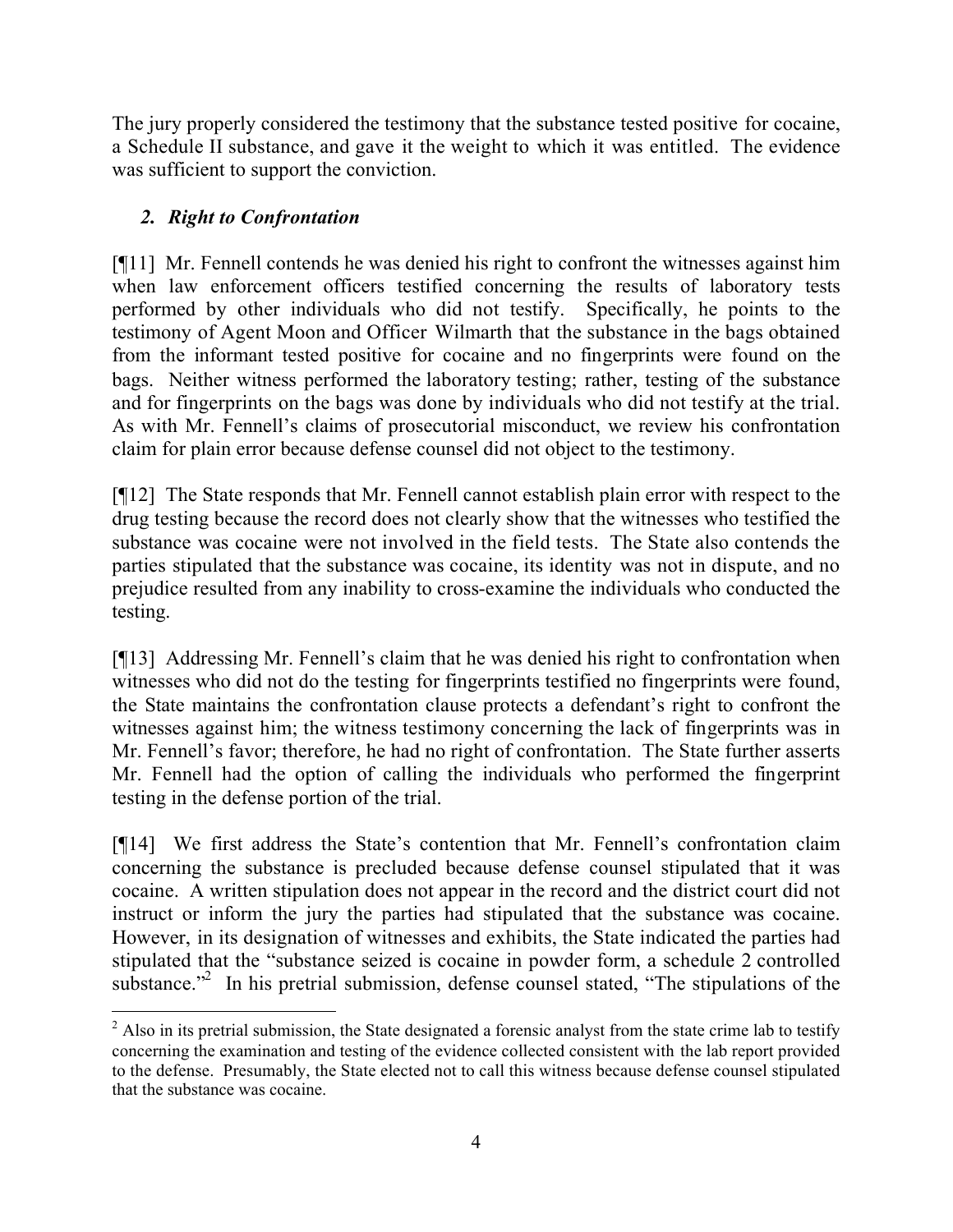parties are set forth in the [State's] filing," thereby conceding that he had stipulated the substance was cocaine. Then in closing argument, the prosecutor told the jury twice without objection from defense counsel that the parties agreed the substance was cocaine.

[¶15] A stipulation is a substitute for evidence. Edward J. Imwinkelried & Daniel D. Blinka, *Criminal Evidentiary Foundations,* ch. 11 (2d ed. 2007). The stipulation in this case involved an element of the offense charged. "While an instruction cannot properly require a jury to find an element of a charged offense against a defendant in a criminal case, a stipulation can pave the way for an instruction that excuses the prosecutor from offering proof.<sup>"</sup> 1 Mueller and Kirkpatrick, *Federal Evidence* § 4:17 (4<sup>th</sup> ed). Some courts require stipulations to be in writing, in which case the stipulation can be received as evidence and provided to the jury or the court can give a jury instruction containing the stipulation. Imwinkelried, *id.*; 73 Am. Jur. 2d *Stipulations* § 2 (2012). Other courts allow stipulations to be made orally on the record outside the presence of the jury. Imwinkelried, § 11.02[2]. In that case, after establishing the terms of the stipulation and that the parties understand its consequences, the court informs the jury of the stipulation and instructs on its legal effect. Imwinkelried, *id.* None of this occurred here. The existence of any stipulation that the substance retrieved from the informant was, in fact, cocaine was not properly communicated to the jury. It might, therefore, be considered a nullity. We do not reach that issue, however, because we find that Mr. Fennell waived his right to confrontation when law enforcement officers were allowed to testify without objection that the substance tested positive for cocaine.

[¶16] In *Belden v. State*, 2003 WY 89, ¶ 35, 73 P.3d 1041, 1086 (Wyo. 2003) this Court held that a defendant may waive his Sixth Amendment right to confrontation. We quoted with approval from the following case:

> We recognize that examination of the circumstances of each case is essential when considering any waiver of constitutional rights because "[v]ariations in the factual context giving rise to the issue of waiver of any one right of the accused are infinite." . . . . We also recognize that we must accord proper weight to the role of defense counsel in fashioning an overall trial strategy, including one involving waiver of the right to confrontation, for the defendant's best advantage. . . . A well developed body of case law protects defendants from constitutionally defective actions of their attorneys. *See Strickland v. Washington*, 466 U.S. 668, 687, 104 S.Ct. 2052, 80 L.Ed.2d 674 (1984). Given these safeguards, we reject Plitman's argument that a defendant in every instance personally must waive the right to confront the witnesses against him. We therefore join the majority of circuit courts of appeals and hold that defense counsel may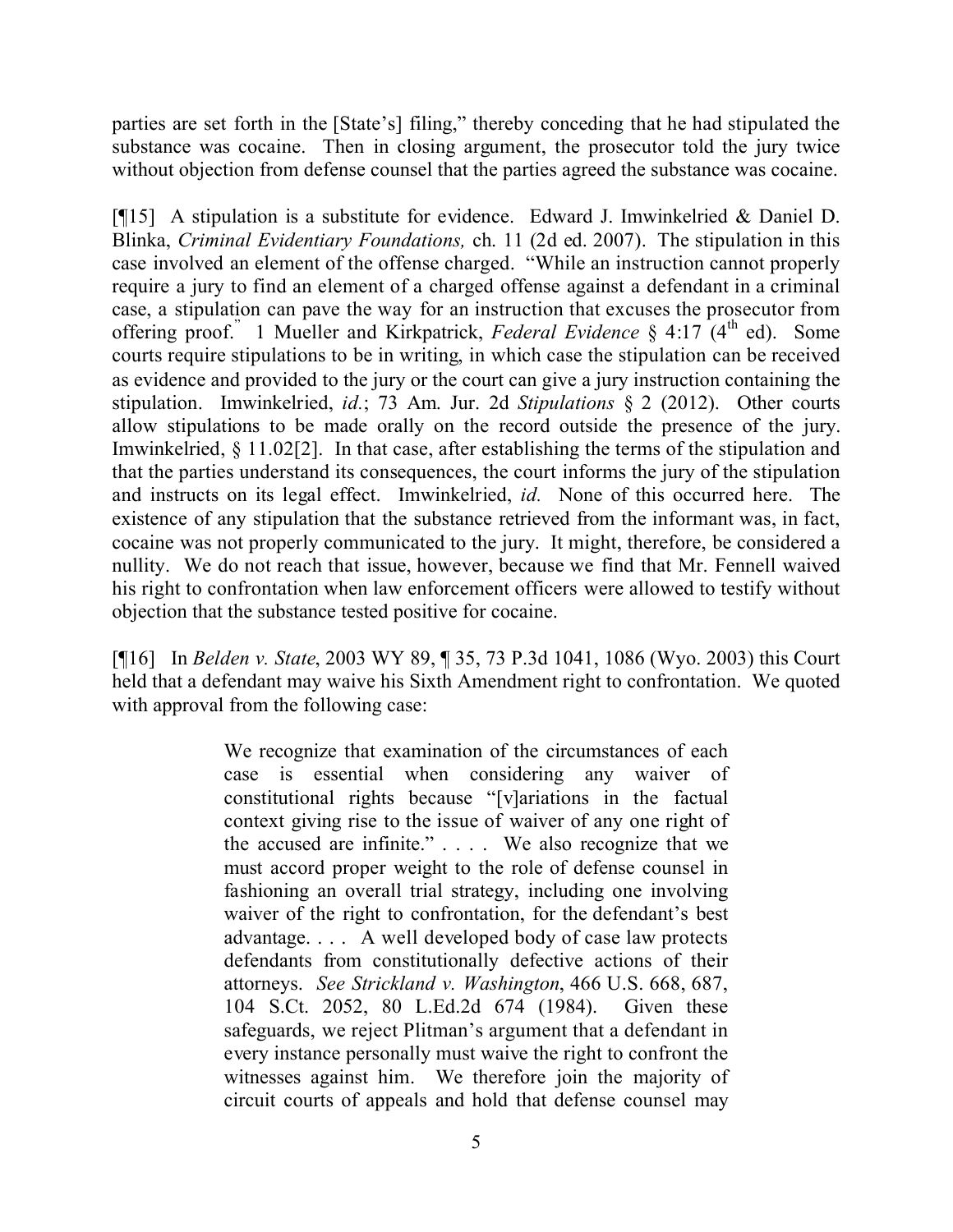waive a defendant's Sixth Amendment right to confrontation where the decision is one of trial tactics or strategy that might be considered sound.

*United States v. Plitman*, 194 F.3d 59, 64 (2nd Cir. 1999) (some internal citations omitted).

[¶17] In *Belden*, ¶ 36, 73 P.3d at 1086, the district court gave the defense a choice as to whether evidence of prior sexual assault accusations would be admitted through witness testimony or by reading a written statement to the jury. Defense counsel specified a preference for the written statement. Before the statement was read to the jury, the court presented the statement to both parties for suggestions which were incorporated into the final statement. We held under these circumstances:

> Once the trial court ruled that the evidence was admissible, defense counsel had to determine how to proceed while defending the best interests of their client. Apparently, defense counsel concluded that it would be best to avoid having the accusers take the stand. Accordingly, defense counsel supported the admission of the evidence through the written statement even though that would mean waiving Belden's Sixth Amendment right to confrontation. That was a tactical decision we will not question with hindsight. Belden has failed to demonstrate that the decision constituted plain error and his claim must fail.

[¶18] Mr. Fennell's counsel apparently made a similar tactical decision not to object to hearsay testimony that the substance the informant turned over to law enforcement was cocaine. Whether that decision constituted a deficiency in performance that prejudiced Mr. Fennell's defense is a question falling within an ineffective assistance of counsel claim. For purposes of the present issue, we conclude defense counsel waived any claim Mr. Fennell may otherwise have had that he was denied the right to confront the witnesses who performed the tests showing the substance contained cocaine.

[¶19] Mr. Fennell also contends he was denied his right to confrontation because two of the State's witnesses testified that no fingerprints were found on the bags containing the cocaine although they had not performed the tests for fingerprints. One difficulty with this contention is that defense counsel was the first to raise the issue that the bags were tested for fingerprints. On cross-examination of Agent Brock, the following exchange occurred: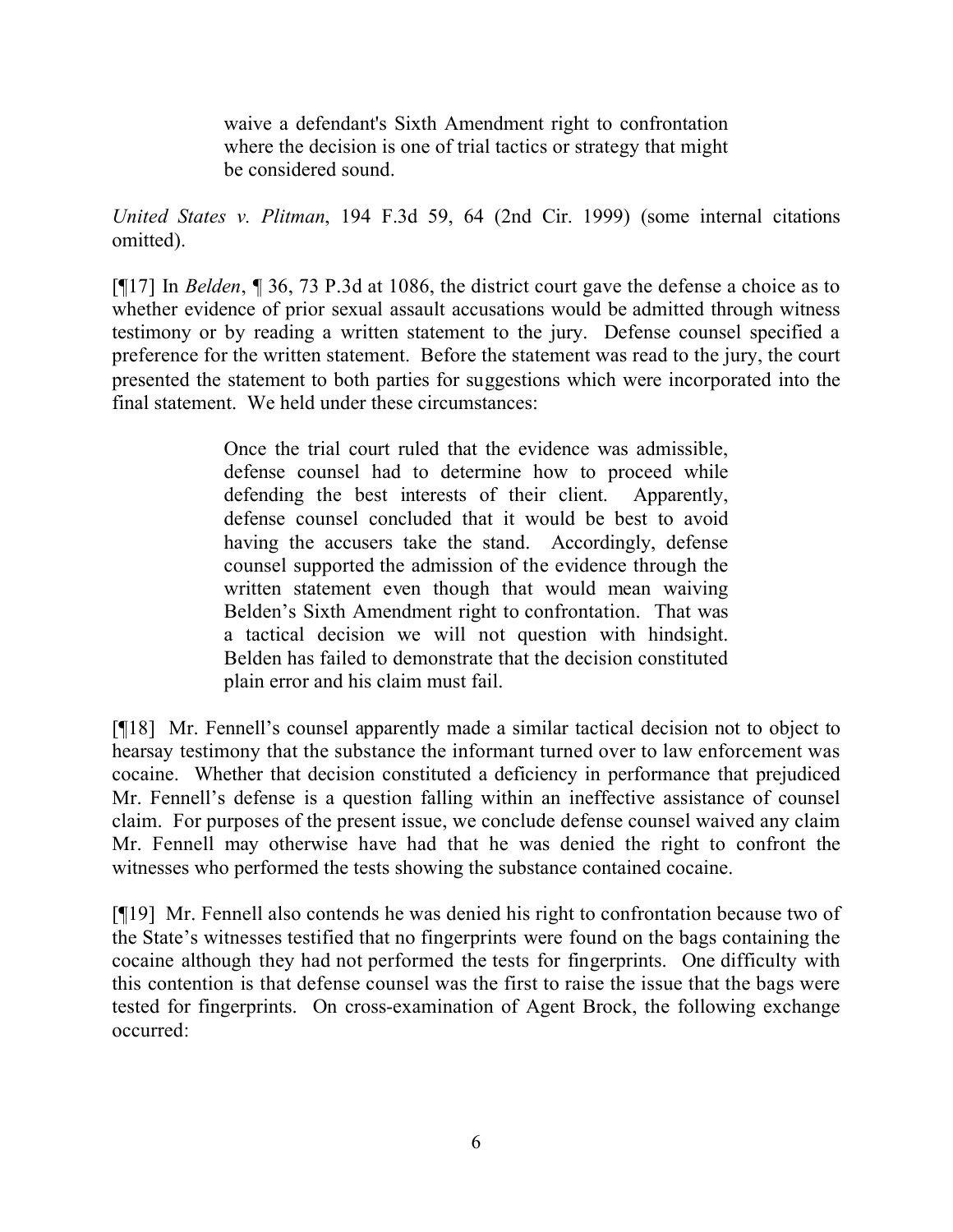Q. Do you have any knowledge or idea whether my client's fingerprints were on any of the baggies we've talked about?

A. I have no idea.

Q. Is that normal to check or have a laboratory explore that?

A. It's an option to use, yes.

Then during direct examination of Agent Moon, the prosecutor proceeded as follows:

Q. The baggies you're holding there, are those the ones the cocaine was in when the buy was made? A. ... No, sir. Q. . . . Why were they taken out of the original packaging? A. For the latent print processing. Q. . . . do you know if any results came out of that? A. I believe no latent prints were discovered on them.

On cross-examination, defense counsel followed up with Agent Moon by asking, ". . . you're saying there were no fingerprints of Mr. Fennell on any of . . . the baggies?" Agent Moon responded: "Yes, of anybody."

[¶20] One authority has stated:

At the heart of the doctrines [of invited error and opening the door] is the notion that a party who broaches a subject in almost any way  $-$  by argument, by relying on evidence, by putting questions to witnesses called by others, by calling witnesses and adducing their testimony – is limited by these strategic choices. He can neither object to his own folly nor complain about reasonable countermoves by others, and usually cannot succeed on appeal in predicating claims of error on such points.

Mueller and Kirkpatrick, Federal Evidence § 1:12 (Fourth ed.). Defense counsel solicited testimony about the fingerprint testing and, when the prosecution did likewise, used the testimony to his advantage. His objection now is not well-founded.

[¶21] Another difficulty with Mr. Fennell's claim is that the testimony was not adverse to him. Rather than implicating him in the sale of the cocaine, it showed his fingerprints were not found on the baggies. Finally, if there was other favorable testimony to be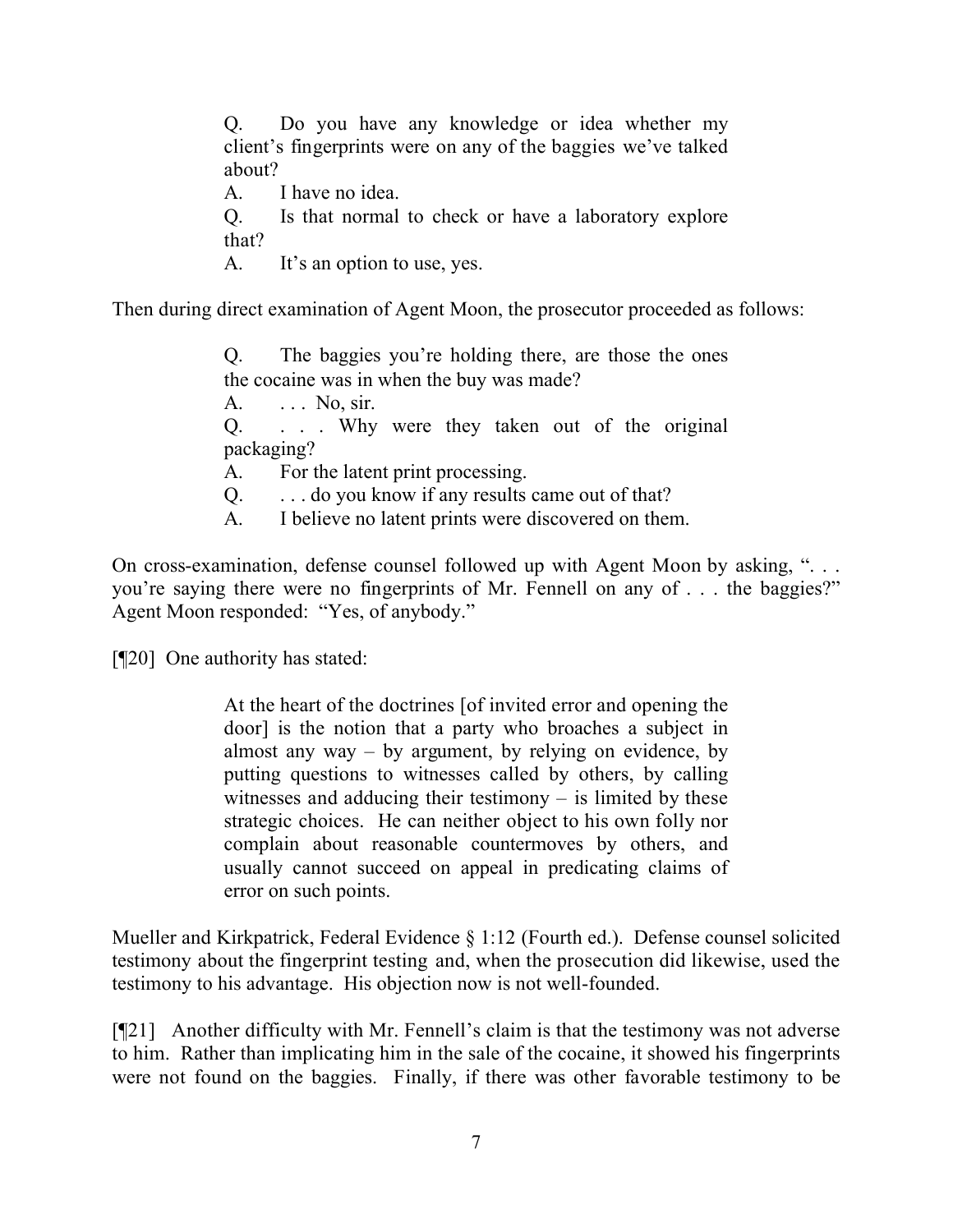gleaned from the lab analyst concerning the fingerprints, the defense was free to call the witness in its case. Mr. Fennell was not denied his right of confrontation.

# *Prosecutorial Misconduct*

[¶22] Mr. Fennell contends that prosecutorial misconduct occurred in six instances. Five of those instances involved questions by the prosecutor soliciting answers from witnesses that Mr. Fennell asserts invaded the province of the jury. Three of those five instances involved questions Mr. Fennell claims prompted testimony that, in substance, amounted to an opinion that he was guilty of the crimes charged. The other two instances involved comments Mr. Fennell contends went to witness credibility. Finally, Mr. Fennell asserts prosecutorial misconduct occurred when the prosecutor called an improper rebuttal witness.

[¶23] Defense counsel did not object at trial to any of the prosecutor's questions or comments, the witness testimony elicited in response to the questions or the State's rebuttal witness. We, therefore, review the claims for plain error. *Lindstrom v. State*, 2015 WY 28, ¶ 31, 343 P.3d 792, 799 (Wyo. 2015), citing *Anderson v. State*, 2014 WY 74, ¶ 40, 327 P.3d 89, 99 (Wyo. 2014). Plain error exists when: 1) the record is clear about the incident alleged as error; 2) there was a transgression of a clear and unequivocal rule of law; and 3) the party claiming the error was denied a substantial right resulting in material prejudice. *Id*., ¶ 31, 343 P.3d at 799-800. Reversal as a result of prosecutorial misconduct is not warranted unless a reasonable probability exists that absent the error the defendant may have enjoyed a more favorable verdict. *Id*. As reflected in the subsections below, each of the instances Mr. Fennell points to clearly appears in the record; therefore, the first prong of the plain error test is satisfied. As for the second and third prongs of plain error, we begin by considering Mr. Fennell's assertion that the prosecutor improperly invaded the province of the jury by soliciting testimony that amounted to an opinion of his guilt.

# **a. Invading the province of the jury – opinion of guilt.**

[¶24] The law is clear that it is the jury's role to determine the guilt of the accused and a witness may not express an opinion as to his guilt. *Carter v. State*, 2012 WY 109, ¶ 11, 282 P.3d 167, 170 (Wyo. 2012), citing *Ogden v. State*, 2001 WY 109, ¶ 21, 34 P.3d 271, 276 (Wyo. 2011); *Whiteplume v. State*, 841 P.2d 1332, 1338 (Wyo. 1992); *Bennett v. State*, 794 P.2d 879, 881 (Wyo. 1990); *Stephens v. State*, 774 P.2d 60, 66 (Wyo. 1989). Mr. Fennell asserts the prosecutor violated this rule and improperly solicited testimony that, in substance, amounted to an opinion of his guilt in the following three instances: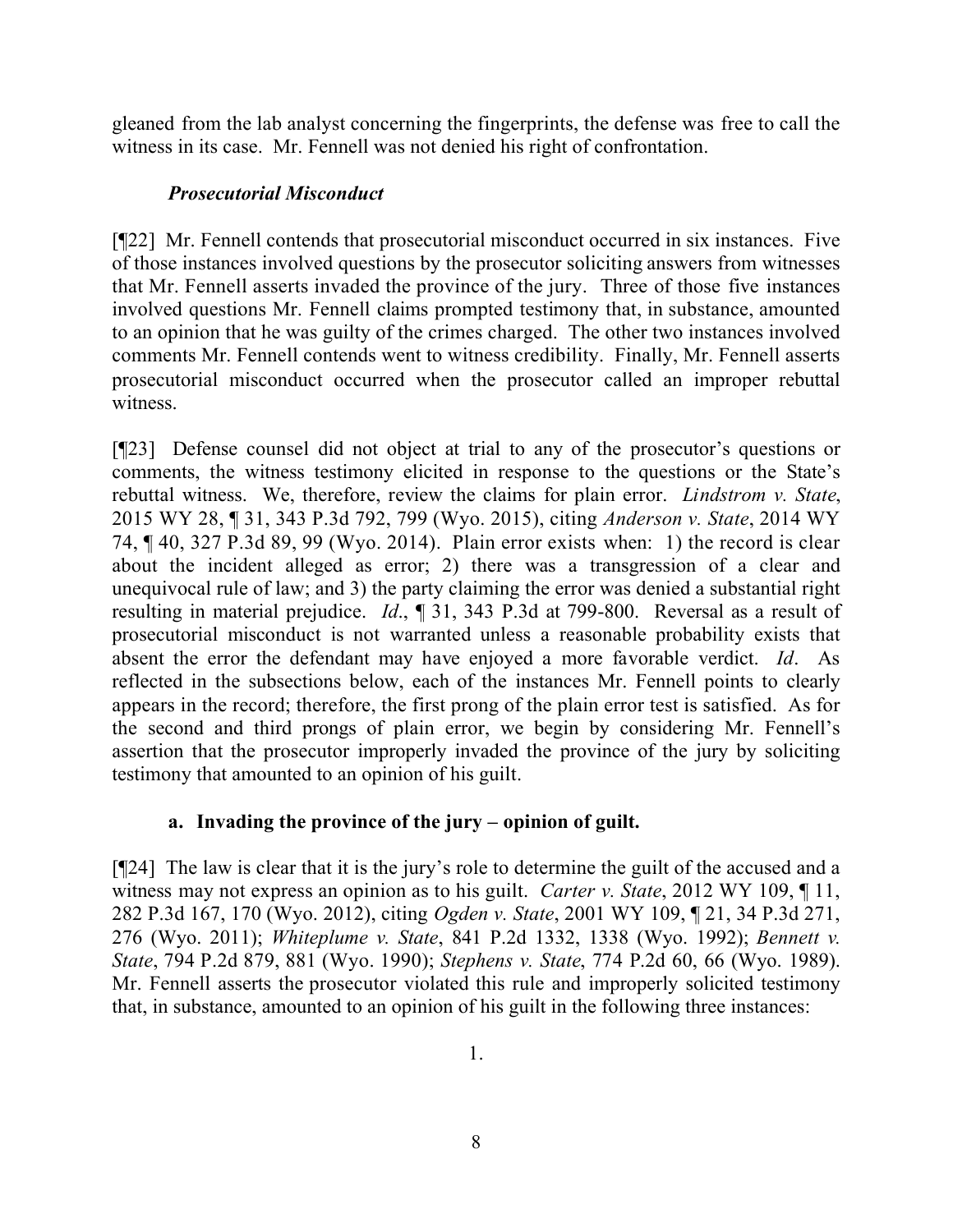[Prosecutor:] So when you put the text messages in context, when you watch the car come up and the confidential informant gives you cocaine, when you put it all in context, what happened that day?

[Agent Brock:] The confidential source met with [Mr. Fennell] and purchased about five and a half grams of cocaine.

2.

[Prosecutor:] So how do you know a drug transaction happened?

[Agent Moon:] . . . we made the controlled purchase and tried to control that as much as possible. The confidential informant was provided with money. The text messages, the search of his vehicle, the search of himself, the wireless transmitter kind of feeding us information, or at least audio. At that point he meets with Mr. Fennell. He comes back to us. He has I believe it was seven and a half grams of cocaine and no money. . . . we've watched him meet with Mr. Fennell. And then at that point he comes back to us, and he has seven and a half grams of cocaine.... He doesn't have 400 bucks anymore.

And then we go to search him. There's no controlled substances on him. There is no other money present, no contraband. We search the vehicle. There's no money, there's no controlled substances, there's no contraband. His statement when we debrief him then at that point, too, that this is what occurred.

3.

[Prosecutor:] So what happened on October 3 of 2012? [Officer Wilmarth:] We used a confidential informant to purchase cocaine from Ryon Fennell through a controlled purchase.

Countering Mr. Fennell's claim that the above testimony amounted to a conclusion that he was guilty of delivering cocaine, the State argues the witnesses did not give a direct opinion of guilt but rather relayed information to aid the jury in understanding and resolving the factual issues of the case.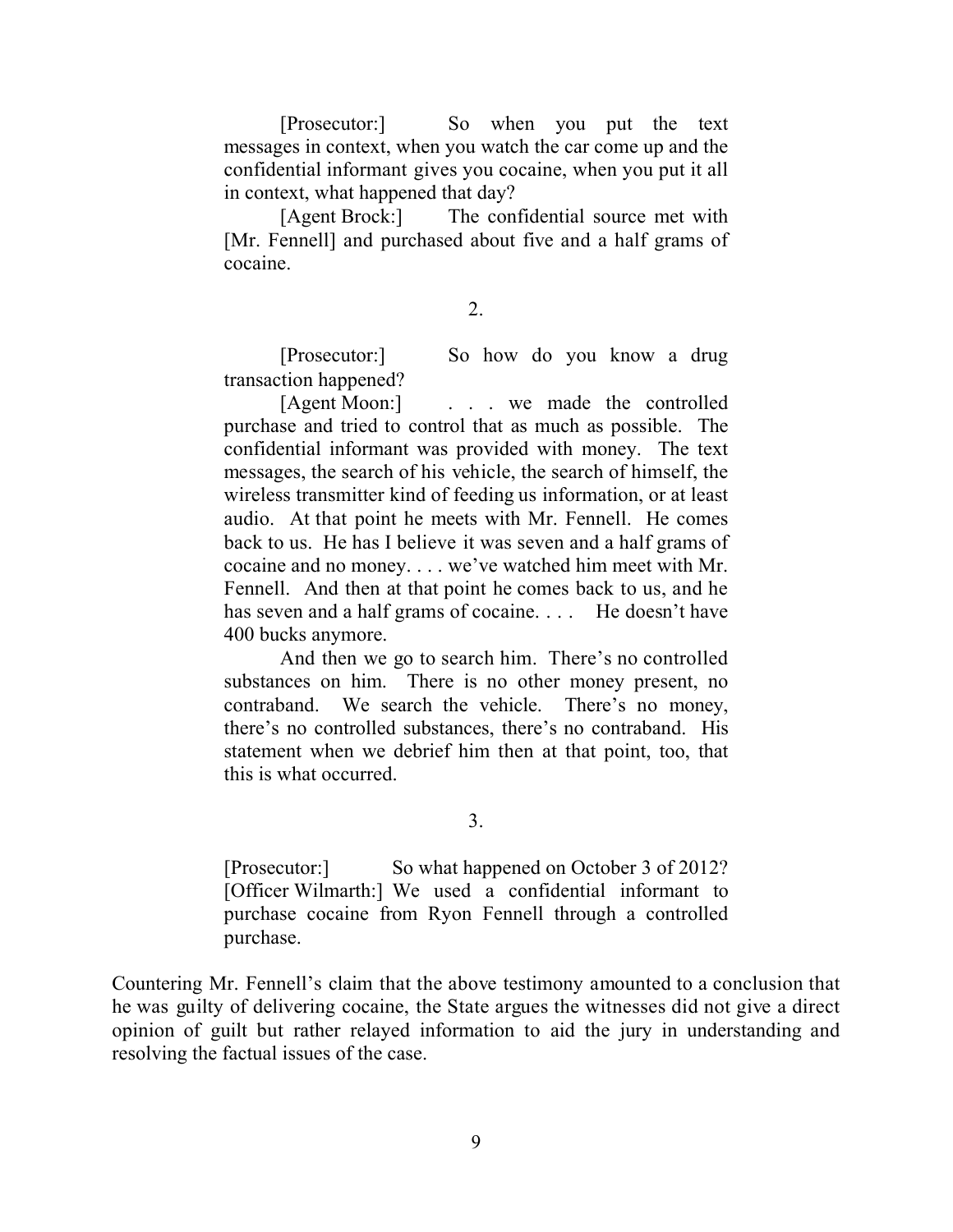[¶25] In *Bennett*, 794 P.2d at 883, in an effort to show bias in law enforcement's interpretation of the defendant's activities, defense counsel questioned an investigating officer about whether he suspected the defendant of being a drug dealer even before the transaction giving rise to the charges for which the defendant was being tried. The officer responded, "Yes." On re-direct, the prosecutor asked the officer why he held the opinion that the defendant was a drug dealer. *Id*. at 882. Upon defense counsel's objection, the district court instructed the witness to limit his testimony supporting his opinion to events pre-dating the transaction resulting in the current charges; however, the officer testified that his opinion was based upon the very events giving rise to the current charges. On appeal, a majority of the Court concluded the prosecutor's question solicited the officer's opinion that the defendant was the source of the cocaine involved and was guilty of the crimes charged. The officer's testimony, the Court concluded, "went well beyond simply summarizing the facts of his investigation by drawing the ultimate conclusion that the defendant was guilty." *Id*. Because testimony as to the defendant's guilt invaded the province of the jury, the Court reversed the conviction and remanded for a new trial.

[¶26] More recently, in *Cureton v. State*, 2007 WY 168, 169 P.3d 549 (Wyo. 2007), we concluded a police officer's testimony did not invade the province of the jury to determine the defendant's guilt or innocence. There, a police officer testified that although possession of a large quantity of methamphetamine might suggest either that the drug was for personal use or for sale to others, in his experience certain factors, such as the presence of packaging materials, scales, large amounts of cash and pay/owe sheets, would indicate the drug was being sold. *Id*., ¶ 8, 169 P.3d at 551. He expressed his opinion that the presence of several of those factors in the case at bar suggested the methamphetamine was being sold. *Id*. The Court held the testimony was not an impermissible comment on the defendant's guilt "but, rather, … opinion evidence offered to aid the jury in understanding and resolving the factual issues." *Id*., ¶ 11, 169 P.3d at 551. The Court distinguished *Bennett,* in which it found the testimony at issue to be an impermissible comment on guilt, by noting that there the "officer gave his opinion that the defendant was a drug dealer and specifically linked the facts from his investigation to his conclusion that the defendant was a drug dealer." *Id.*, 11, 169 P.3d at 552. In contrast, in *Cureton*

> [the officer] never testified or offered a conclusion about whether the [defendant] was a drug dealer or that she was guilty of any particular offense. The officer's testimony merely informed the jury about the meaning and significance of certain items of physical evidence collected at the scene, and left the ultimate conclusion for the jury.

*Id*.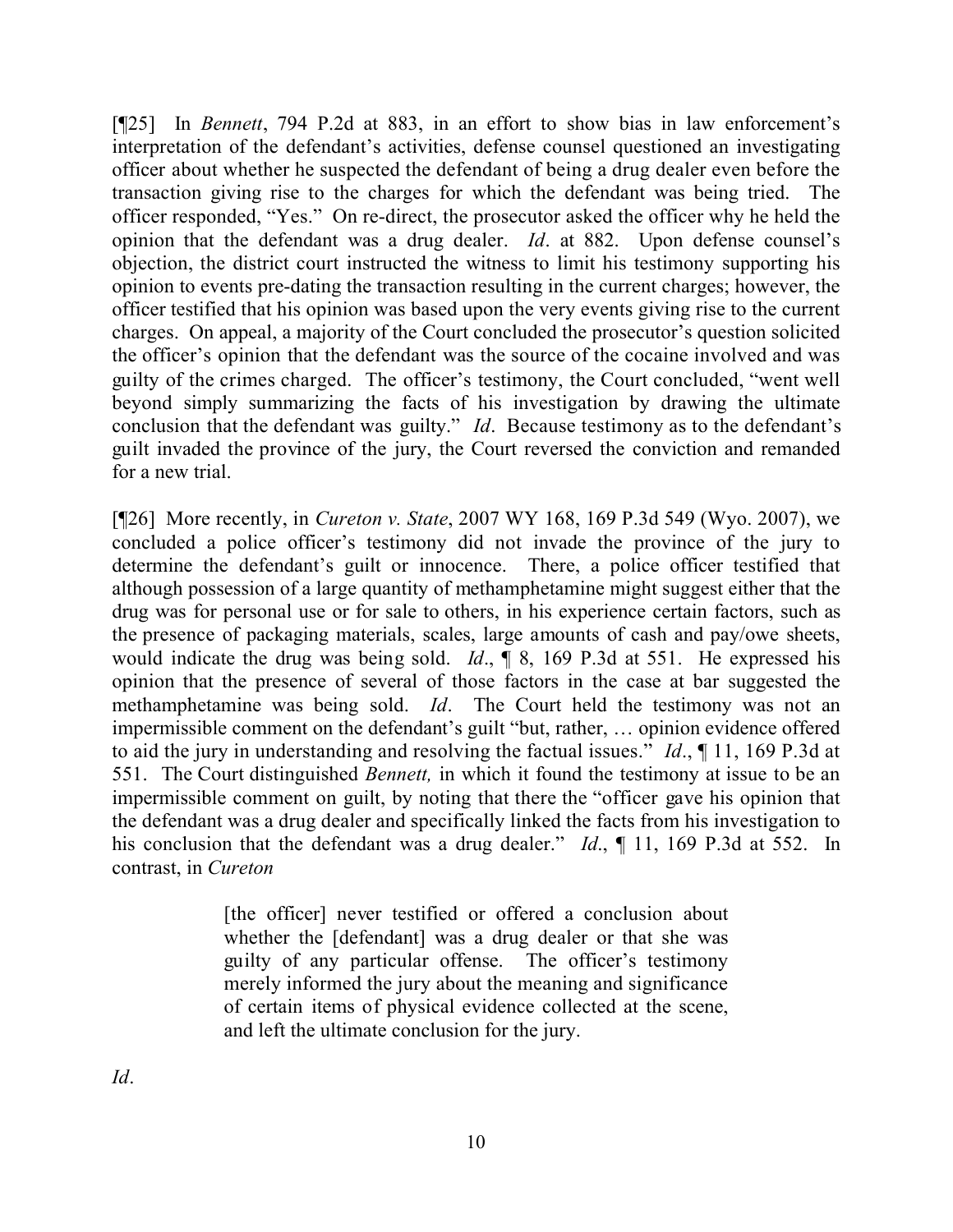[¶27] Re-visiting the issue in *Carter*, ¶ 6, 282 P.3d at 169-170, we held that plain error occurred when, after describing the drugs and drug paraphernalia found on the defendant and at his residence, the prosecutor asked the investigator: "What would you as an expert conclude from that as to whether or not he is simply a user or whether he might be a dealer?" The investigator responded:

> The totality of the circumstances is what I would have to base any decision on when I'm looking at a circumstance like this. With pay/owe sheets and profit and loss statements or sheets, scales, packaging material, surveillance equipment, I would find that indicative of a drug dealer.

*Id.*, **[6, 282 P.3d at 170.** We concluded the testimony went beyond simply summarizing the facts of the investigation and drew the ultimate conclusion that the defendant was guilty. *Id*., ¶ 14, 282 P.3d at 170. We distinguished our holding in *Cureton* on the basis that the testimony there did not convey an opinion or conclusion about whether the defendant was a drug dealer but merely apprised the jury as to the significance of certain physical evidence. We concluded the circumstances in *Carter* were more analogous to *Bennett*, where the Court held reversible error occurred when a DCI agent was asked his opinion about whether the defendant was a drug dealer and linked facts from his investigation to conclude that he was.

[¶28] In the present case, when the prosecutor asked Agent Brock and Officer Wilmarth "What happened that day?" both witnesses had already testified extensively about the facts and circumstances leading up to and following the meetings between the informant and Mr. Fennell. Placed in context with that testimony, it is clear the prosecutor was soliciting testimony from Agent Brock and Officer Wilmarth that a drug deal occurred. This testimony went beyond summarizing the facts of the investigation or apprising the jury of the significance of the physical evidence by drawing the ultimate conclusion that Mr. Fennell sold cocaine to the informant. The testimony in substance amounted to an opinion that Mr. Fennell was guilty of the crimes charged. In soliciting that testimony, the prosecutor transgressed a clear and unequivocal rule of law and the second prong of the plain error test is satisfied as to those two instances.

[¶29] As for the testimony of Agent Moon, the prosecutor's question, "How did you know a drug transaction happened?" certainly could have prompted impermissible opinion testimony. However, Agent Moon answered the question by summarizing the facts of what occurred—law enforcement gave the informant money, they searched him and his car, they kept him under surveillance and, after meeting with Mr. Fennell, the informant returned without the money and with cocaine and stated during debriefing that a drug transaction had occurred. Despite the prosecutor's invitation to give his direct opinion that Mr. Fennell sold cocaine to the informant, Agent Moon confined his response to summarizing the facts. He did not say, as Agent Brock and Officer Wilmarth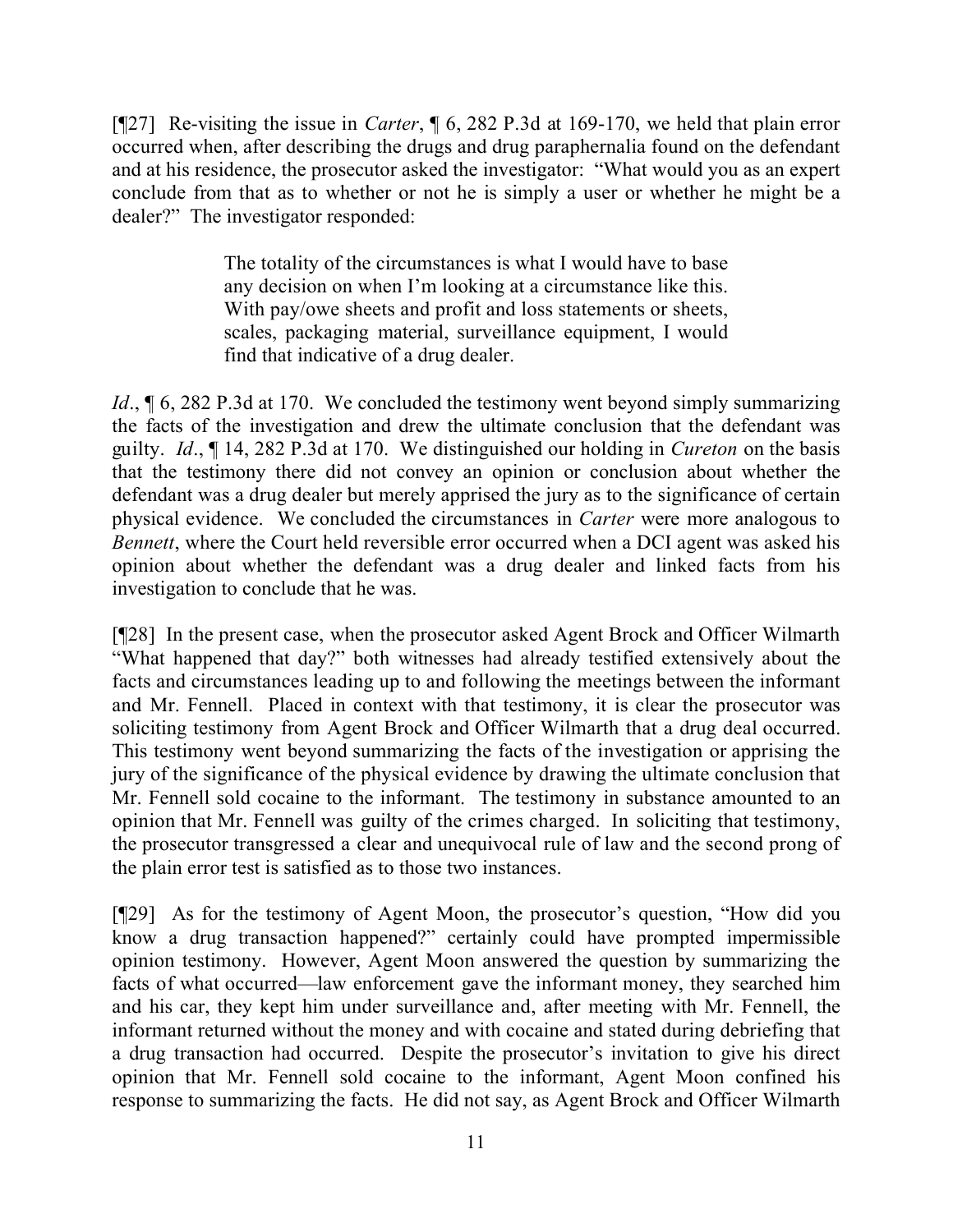did, that the informant purchased cocaine from Mr. Fennell. The testimony the prosecutor elicited from Agent Moon was not impermissible opinion testimony as to Mr. Fennell's guilt.

[¶30] Having concluded that the prosecutor transgressed a clear and unequivocal rule of law in prompting testimony from Agent Brock and Officer Wilmarth that amounted in substance to an opinion that Mr. Fennell was guilty, we must determine whether the transgression denied Mr. Fennell a substantial right and materially prejudiced his case. *Lindstrom*, ¶ 31, 343 P.3d at 799-800. In *Carter*, we concluded the testimony at issue was highly prejudicial because the State's case against the defendant was not based on a wired buy or confidential informant but was based instead entirely on the evidence found and the State's interpretation of that evidence. The State's case against Mr. Fennell was not based entirely on the evidence found; it was based on the information and cocaine retrieved from a confidential informant after wired buys. Both the informant and Mr. Fennell testified at trial, which allowed the jurors to independently assess their credibility for themselves. The jurors were repeatedly instructed that they were the sole judge of the credibility of the witnesses and witness credibility was within their exclusive province. We presume the jury followed the instructions. *Pendleton v. State*, 2008 WY 36, ¶ 18, 180 P.3d 212, 218 (Wyo. 2008). Any adverse effect the impermissible opinion testimony may have had was mitigated by the fact that the jury heard the testimony of Mr. Fennell and the informant, was able to weigh their respective credibility and was instructed that it was the sole judge of their credibility. Under these circumstances, we cannot conclude the admission of the impermissible testimony by itself was so highly prejudicial that but for its admission a reasonable probability exists that the outcome would have been more favorable to Mr. Fennell.

# **b. Invading the province of the jury – witness credibility.**

[¶31] The law is also clear that it is the jury's role to determine the credibility of witnesses and a prosecutor may not elicit opinions concerning witness credibility. *Ogden*, ¶ 21, 34 P.3d at 276, citing *Huff v. State*, 992 P.2d 1071, 1079 (Wyo. 1999) and *Stephens*, 774 P.2d at 68. The law is equally clear that a prosecutor cannot personally vouch for the credibility of a state's witness. *Dysthe v. State*, 2003 WY 20, ¶ 29, 63 P.3d 875, 886 (Wyo. 2003). Mr. Fennell contends the prosecutor improperly elicited testimony vouching for the informant's credibility in the following exchange with Officer Wilmarth:

> Q. So these confidential informants, they're not police officers?

> > A. No.

Q. So how do you ensure their trustworthiness when you're doing these investigations?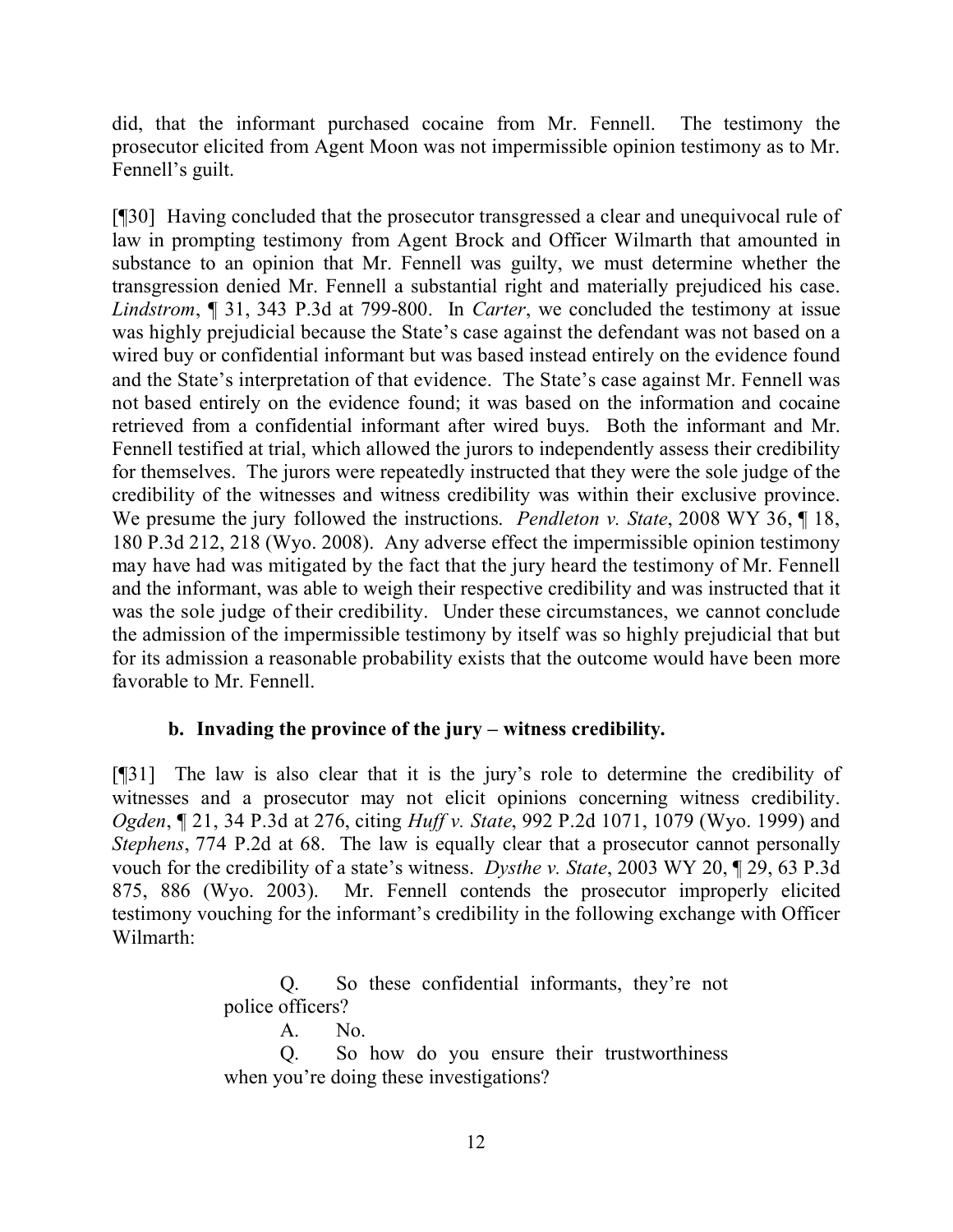A. We try to vet them as much as possible through a background process, criminal history checks; and then by vetting the information that they give us, corroborating it with information that we already know from previous investigations or from information that we are able to confirm through the investigation and what they have told us.

Mr. Fennell asserts the prosecutor himself then improperly vouched for the informant's credibility and the credibility of law enforcement when he made the following comments during closing argument:

> What we do know is from Jeffrey Wheeler's testimony, he gave [Mr. Fennell] the \$400, and he got the cocaine. We know because the agents did their job incredibly well. . . .

> Again, fortunately, these officers and agents are incredibly good at their job. Why? They controlled the situation.

The question is whether the officer's testimony or the prosecutor's remarks constituted an impermissible opinion about the witnesses' credibility. We address first Officer Wilmarth's testimony.

[¶32] Our precedent addressing testimony about a witness's credibility falls generally into three areas: cases where this Court has found the testimony to be permissible; cases where we have found the testimony to be impermissible but concluded no prejudice resulted; and cases in which we have found the testimony was impermissible and resulted in prejudice. In the first category of cases, the Court in *Gayler v. State*, 957 P.2d 855, 859-860 (Wyo. 1998), found no error where the prosecutor asked a law enforcement officer whether he had formed an opinion as to an informant's honesty and the witness responded that he had and he felt like the informant was honest. The Court said:

> [The witness did not] offer an expert opinion regarding whether the informant was a truthful witness. [He] merely stated that he thought the informant was honest with him when they worked together.

*Id*. at 860. While finding that the testimony did not rise to the level of plain error, however, the Court stated:

> [W]e recommend that these types of inquiries be avoided because the determination of whether a statement which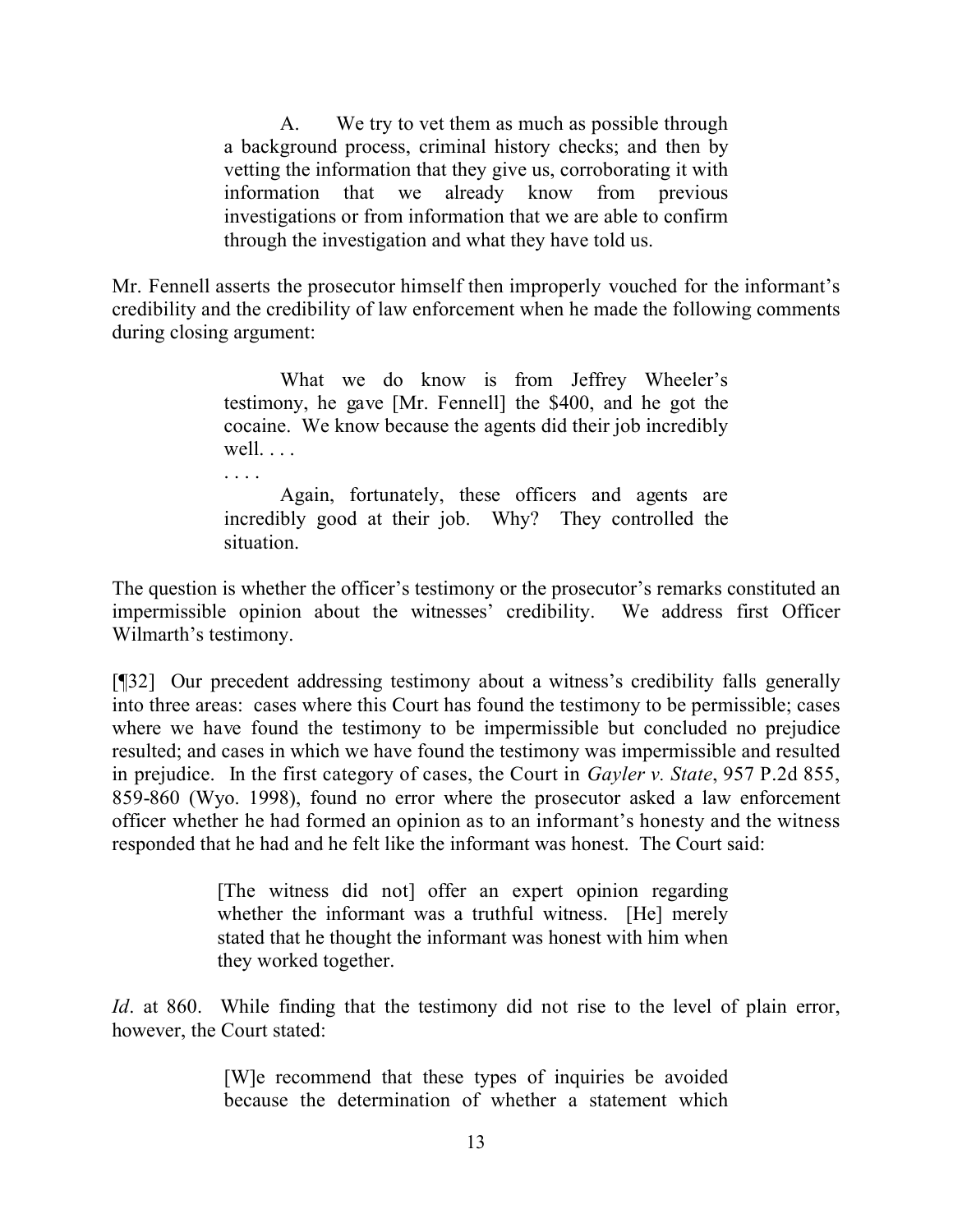refers to a witness' honesty constitutes error hinges so largely on how artfully the question and response are phrased.

*Id*.

[¶33] The Court also rejected a claim of vouching in *Chapman v. State*, 2001 WY 25, ¶ 20, 18 P.3d 1164, 1173 (Wyo. 2001), where the prosecutor prompted expert witness testimony concerning general symptoms common to sexual abuse victims and how those symptoms related to the victim in that case. Because the witness did not testify that she believed the victim's account of what happened or as to any conclusions she may have reached about whether the victim had been sexually abused, the Court found no error.

[¶34] In *Ogden*, ¶ 28, 34 P.3d at 277, the Court rejected a claim that the prosecutor improperly elicited opinion testimony suggesting witnesses to an accident were credible and reliable. The witness, a detective, testified that four teenage boys who witnessed the accident "had very good detail. It was obvious to me they were focused on the event." *Id*. The detective also testified that the accident victim's statement was consistent with the boys' statements, nothing led him to believe the victim had told the boys what to say, and the statements of the witnesses did not change the determination he made after interviewing the defendant that the defendant was not free to leave. Stating that the detective at no time testified that he believed the young witnesses were credible, but merely said the versions of what happened were consistent and he relied upon them in determining probable cause existed to arrest the defendant, the Court found the testimony permissible. *Id*., ¶ 27, 34 P.3d at 277.

[¶35] Similarly, in *Burton v. State*, 2002 WY 71, ¶ 32, 46 P.3d 309, 319-320 (Wyo. 2002), the Court concluded the prosecutor did not elicit improper testimony when he asked a detective whether the sexual assault victim's trial testimony was inconsistent with statements she made during the investigation and the detective responded it was consistent except she included some additional information in her testimony. The Court stated:

> The detective merely stated that the victim's rendition of the events at trial was in harmony with her earlier statements. He did not state that he believed the victim's version of the events or that he believed Burton was guilty of the offenses. Even though the detective's testimony may have had the incidental effect of bolstering the victim's credibility, the trial court did not violated a clear and unequivocal rule of law when it allowed the testimony.

*Id.*, **[41, 46 P.3d at 320.**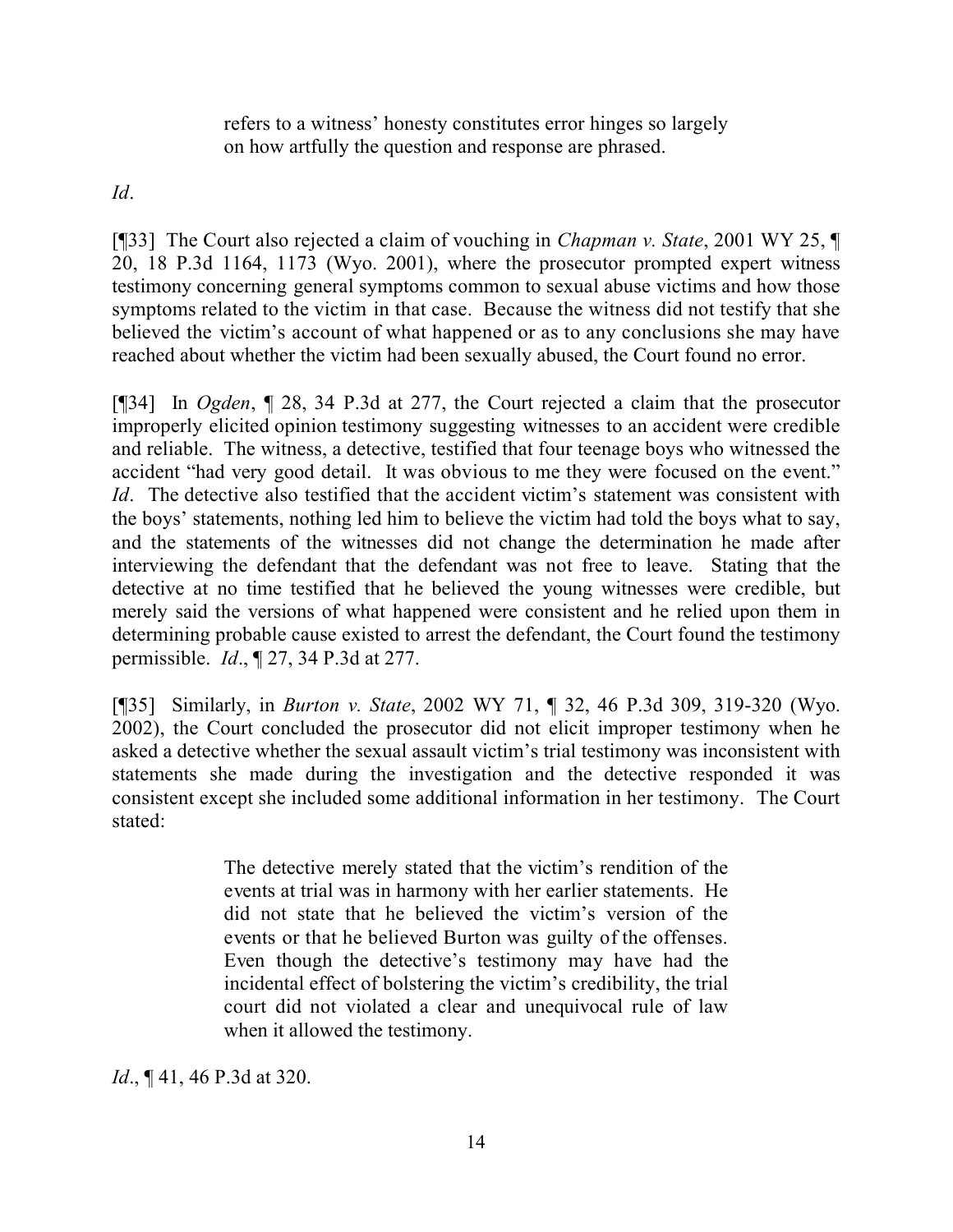[¶36] In contrast to the above cases, in which this Court found no impermissible vouching testimony, we held in *Metzger v. State*, 4 P.3d 901, 906-907 (Wyo. 2000), that the prosecutor violated a clear and unequivocal law when he asked the victim's father whether he believed his daughter when she told him she was telling the truth and the father said, "Yes;" however, we concluded the error did not affect a substantial right because there was no reasonable possibility that in its absence the verdict would have been more favorable to the defendant. *Id*. at 907. The Court noted that in closing argument the prosecutor relied on the inherent believability of the victim's story, not on the witness testimony concerning her credibility; the defense did not ask for a corrective instruction at the time of the testimony; and the jury was fully and properly instructed on their role in determining the credibility of witnesses. *Id*. *See also Lancaster v. State*, 2002 WY 45, 43 P.3d 80 (Wyo. 2002) where the Court concluded the prosecutor violated a clear rule of law when he asked a witness if he believed the defendant's stories and the witness said he did not, but concluded no prejudice resulted because the "State presented a huge amount of evidence against the [defendant]" and the witness was fully subjected to cross-examination as to his opinion of the defendant's stories. *Id*., ¶ 53, 43 P.3d at 99- 100.

[¶37] In several cases, the Court has found that impermissible testimony was elicited and caused prejudice. In *Stephens*, 774 P.2d at 65-66, also a child sexual abuse case, the Court found the prosecutor had elicited impermissible vouching testimony from witnesses when he asked if they had an opinion as to whether the victim had been abused and they responded they believed he had been. *Id*. The prosecutor also asked one of the witnesses whether he believed what the victim told him and he responded affirmatively. *Id*. at 66.

[¶38] Similarly, the Court in *Whiteplume,* 841 P.2d at 1337, 1340, held testimony from a sheriff's deputy, unsolicited by the prosecutor, that "I listened to [the victim's] story and made a determination that she had been raped" constituted vouching for the credibility of the victim and was impermissible. The Court contrasted the testimony to a case where a witness testifies about the results of tests he performed and expresses the opinion that those results suggested the victim was sexually abused. *Id*. The Court distinguished the latter situation from the deputy's testimony because the witness's opinion was based on the test results, not the witness's opinion of the victim's credibility. *Id*. The deputy's opinion, however, was based entirely on his assessment of the victim's credibility. *Id*. Addressing the issue of prejudice, the Court stated:

> The issue presented in the light of the factual backdrop of this case is a close one that truly calls upon the most careful exercise of delicate judicial judgment. Weighing all of the above and foregoing factors, we conclude that the admission of the deputy sheriff's "rape determination" testimony undermines our confidence in the jury's verdict.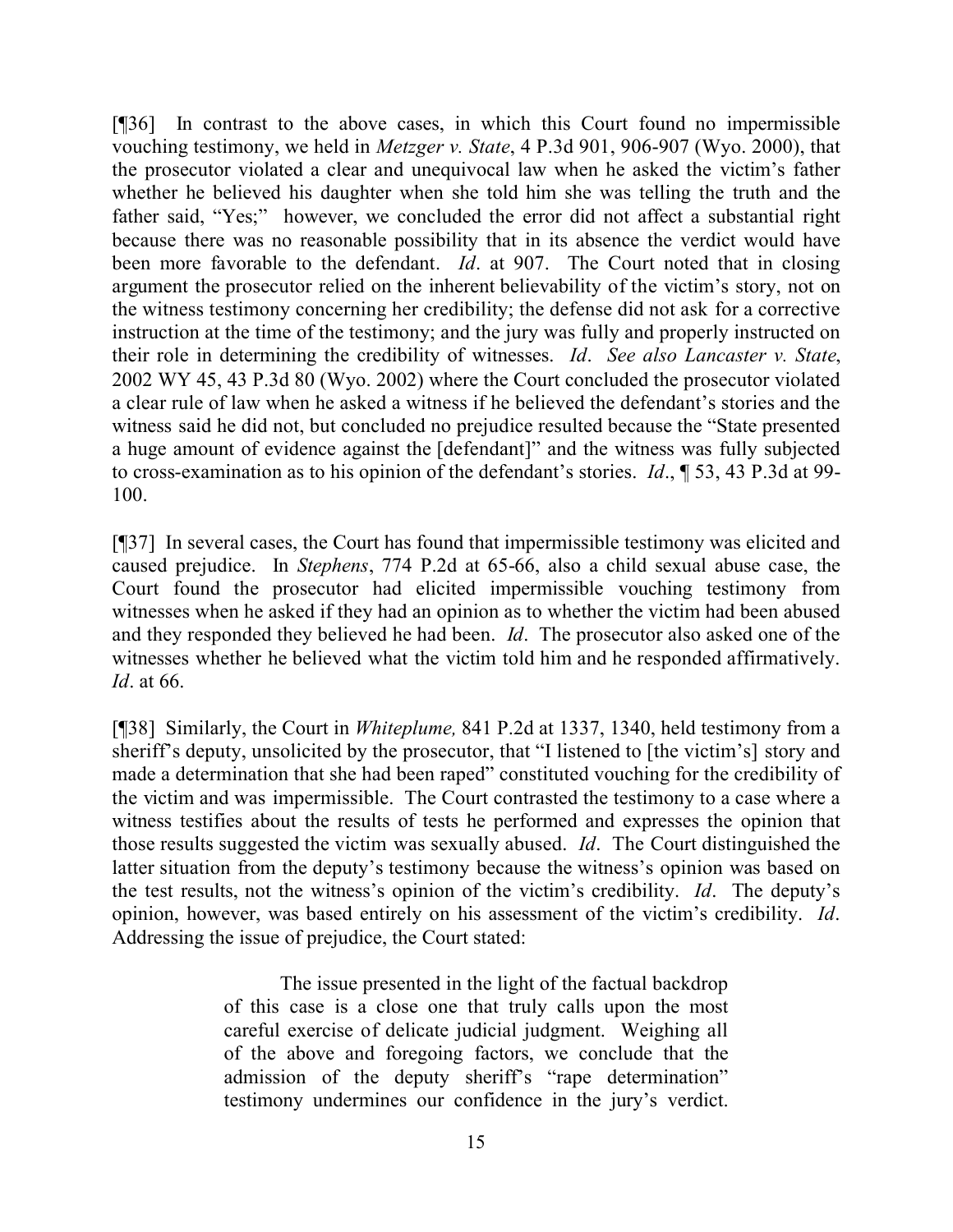Consequently, we hold that a reasonable possibility exists that, had the jury not heard the deputy sheriff's "rape determination" testimony, the verdict might have been more favorable to the [the defendant.]"

*Id*. at 1340-1341.

[¶39] None of these cases involved exactly the same scenario as the prosecutor's question to Officer Wilmarth. The prosecutor here did not ask the officer whether he believed the particular informant was honest as was the case in *Gayler* or was being truthful as in *Metzger*. As in *Chapman,* the prosecutor did not ask Officer Wilmarth whether he believed the particular informant's account of what happened. The prosecutor here asked how law enforcement generally goes about ensuring the trustworthiness of confidential informants. Officer Wilmarth responded accordingly by describing how confidential informants are typically scrutinized. No reference was made to this particular informant and the answer informed the jury as to the steps law enforcement officers take before using an informant for a controlled buy.

[¶40] Our holding in *Gayler* that it was not improper for the prosecution to ask the officer whether he believed the particular informant was honest would seem to compel the conclusion that the prosecutor's more general inquiry in this case was not improper. However, we are unable to square that holding with our other cases, such as *Metzger*, *Lancaster* and *Stephens*. The latter cases make it clear that it is impermissible for a prosecutor to ask a witness whether he believes another witness. Although the prosecutor here did not ask whether Officer Wilmarth believed the informant, his question implied that law enforcement only uses informants it has ensured are trustworthy; therefore, this particular informant had been deemed trustworthy.

[¶41] The State cites *Bolin v. State*, 2006 WY 77, 137 P.3d 136 (Wyo. 2006) in support of its contention that the prosecutor's question was not improper. There, the following exchange occurred:

> [Prosecutor:] What sort of process do you follow upon being presented with somebody that may or may not be a potential informant?

> [Detective]: Well, first, we sit down and do an interview and we tell them right off the bat, "You have to be 100 percent honest. If we think you're being dishonest with us at all, we're not going to use you. You're not going to get this opportunity to work for us"….

[Prosecutor:] Did you check his background?

[Detective:] I asked him about his background. He was very forthcoming, said he had a felony on his record, that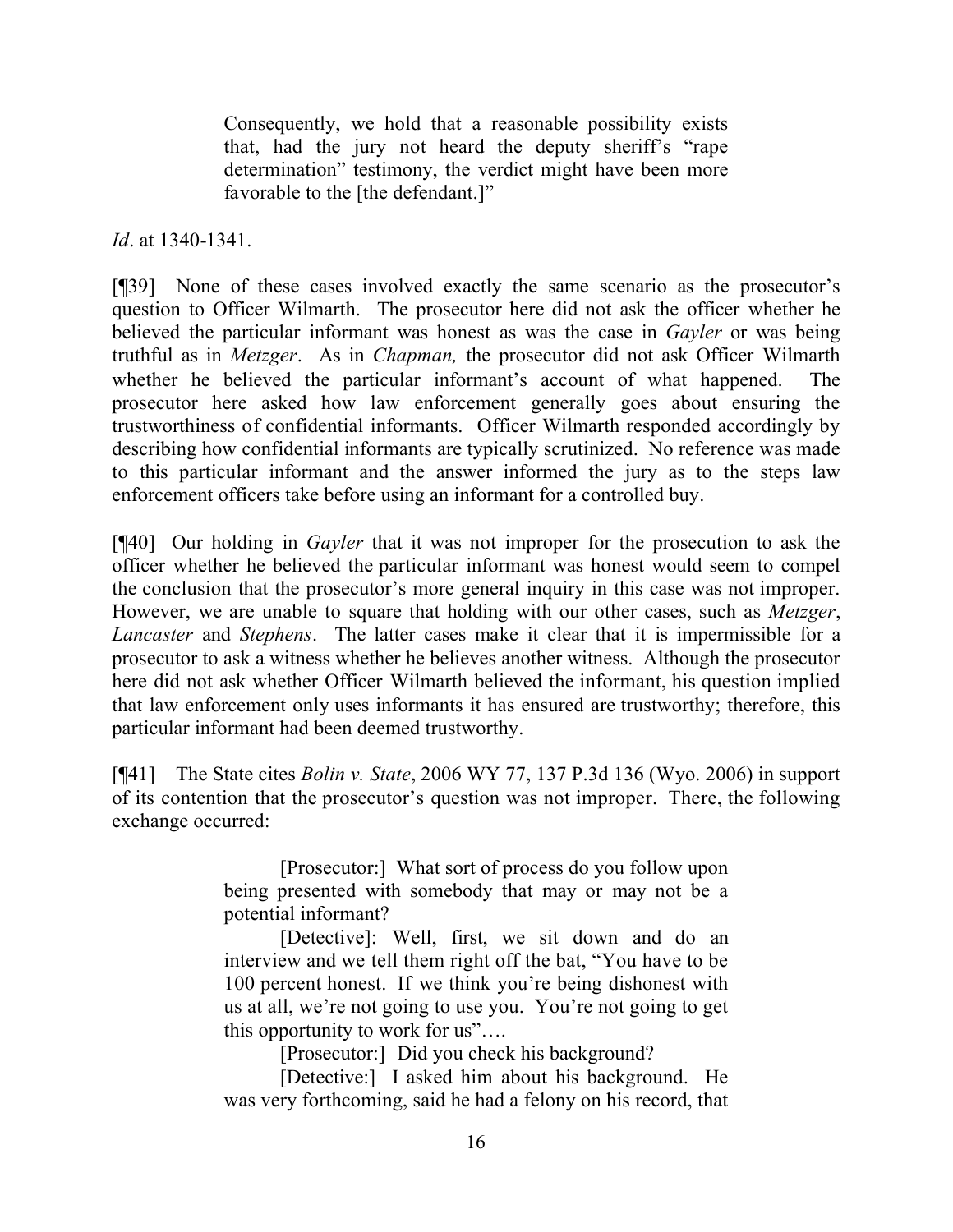it was for either accessory or conspiracy to robbery. Actually, that was one of the things that gave me some good feelings, like maybe I could trust him, because it wasn't – he didn't try to downplay it. Didn't lower it at all. He just said, "Yeah, this is what I did. This is what I got charged with."

*Id.*, **[15, 137 P.3d at 142.** We held:

[The detective] did not improperly comment on the credibility of the confidential informant. He merely testified the informant was forthcoming in disclosing his prior conviction and he relied upon that disclosure in deciding to use him as an informant. [The detective] did not state he believed the informant was credible or encroach on the jury's right to determine his credibility. Any incidental effect the testimony may have had to bolster the informant's credibility was not plain error.

*Id*. The difference between the exchange in *Bolin* and the one in Mr. Fennell's case is that the prosecutor in *Bolin* did not ask the detective about the informant's trustworthiness. The testimony that the informant's forthrightness made the detective feel that he could trust him was not responsive to the question asked. In Mr. Fennell's case, the prosecutor's question directly solicited testimony about another witness's trustworthiness and was improper.

[¶42] We also conclude the prosecutor acted improperly when he made the following statements to the jury in closing argument:

- We know [Mr. Fennell delivered cocaine to the informant] because the agents did their job incredibly well.
- Again, fortunately, these officers and agents are incredibly good at their job.

These statements are similar to statements we found improper in *Guy v. State*, 2008 WY 56, 184 P.3d 687 (Wyo. 2008). There, the prosecutor stated: "… I stand behind Sergeant Brown and the investigation that was conducted in this matter." We concluded the comment improperly vouched for the credibility of the investigation. Likewise in *Dysthe*, ¶ 30, 64 P.3d 886, we held the prosecutor improperly vouched for the State's witnesses when he stated that he worked with the investigators and could guarantee their investigations were not arbitrary.

[¶43] The State asserts *Guy* and *Dysthe* are distinguishable because there the prosecutors personally vouched for the credibility of the witnesses by saying "I stand behind" them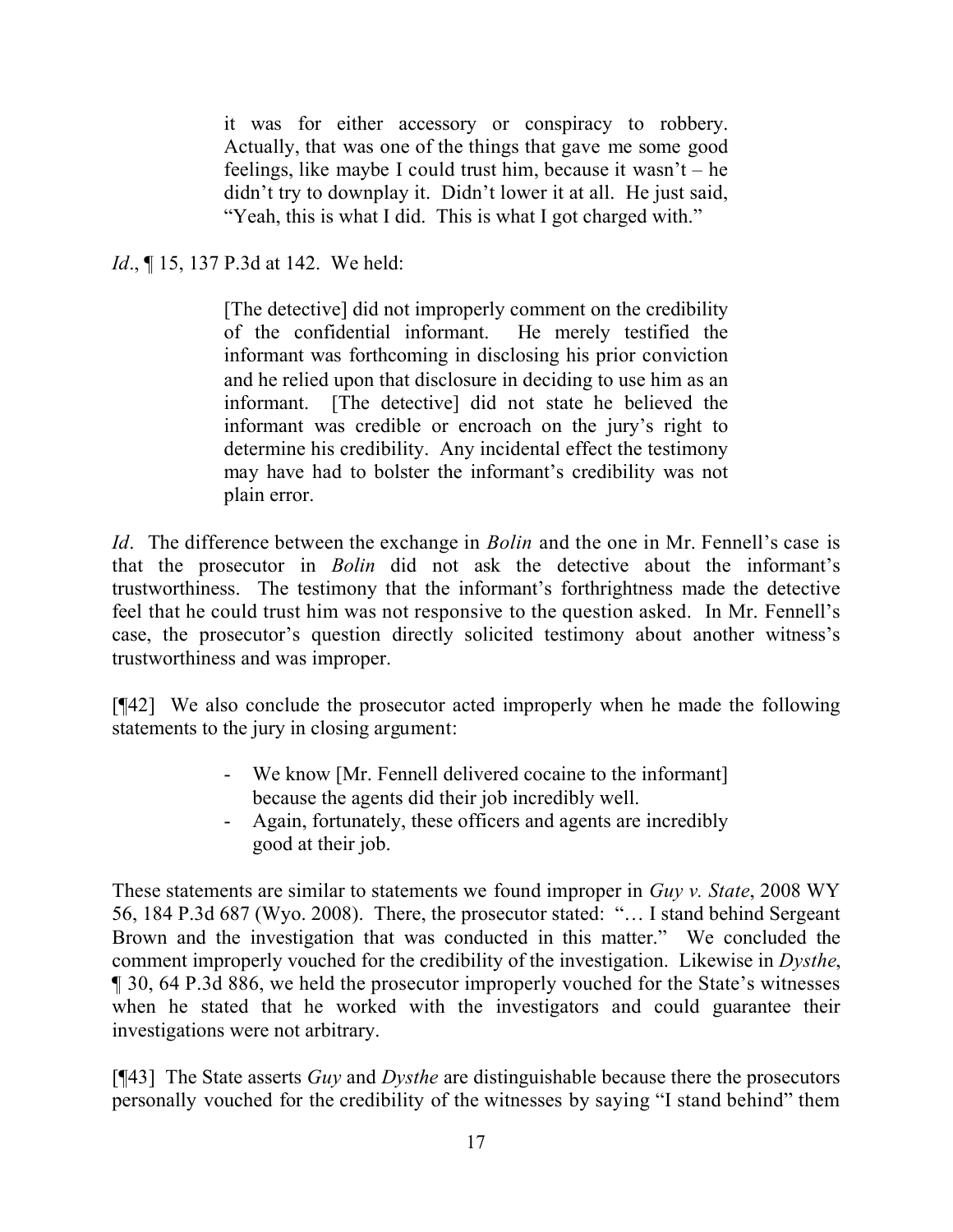and "I guarantee" their investigations are not arbitrary while here the prosecutor did not personally vouch for anything but merely observed that the agents and officers were incredibly good at their job. The State contends the prosecutor's statements in the present case were more like the prosecutor's statement in *Burton*, 46 P.3d at 317, that the State's witnesses were "blatantly honest" which we held was not improper. We conclude otherwise. The prosecutor's comment in *Burton* referenced testimony from witnesses who had admitted to the jury that they were doing drugs. In that context, the prosecutor was not confirming as a result of his own experience that they were blatantly honest; he was pointing out that the witnesses had been forthright, something the jury itself had experienced when they heard the witnesses' testimony. In the present case, the prosecutor's comments involved his own opinion or experience of the incredible job the agents did, something the jury had not experienced and one of the very questions the jury had to resolve for itself.

> When the prosecutor asserts his credibility or personal belief, an additional factor is injected into the case. This additional factor is that counsel may be perceived by the jury as an authority whose opinion carries greater weight than their own opinion: that members of the jury might be persuaded not by the evidence, but rather by the perception that counsel's opinions are correct because of their position as prosecutor. . . .

*Burton*, ¶ 34, 46 P.3d at 317-318, quoting *Lane v. State*, 12 P.3d 1057, 1065 (Wyo. 2000). That the prosecutor did not preface his comments with "I guarantee," as in *Dysthe*, or "I stand behind," as in *Guy*, does not change the fact that he was asserting his belief based on his personal opinion or experience that the agents did an incredible job, thus creating the risk that the jurors would view him as an authority whose knowledge and opinions carried greater weight than their own.

[¶44] We turn to the question of whether the improper vouching testimony and argument denied Mr. Fennell a substantial right resulting in material prejudice. In *Dysthe*, ¶ 34, 63 P.3d 886, we concluded the prosecutor's improper comments affected the defendant's right to a fair trial because the State's case depended entirely on the jury finding its witnesses credible. In the present case, the jury had before it evidence that: the informant and his vehicle were searched before he met with Mr. Fennell and no cocaine was found; law enforcement had the informant under visual and/or audio surveillance for most of the time before, during and after he met with Mr. Fennell; and the informant had money and no cocaine in his possession before the meeting and had cocaine and less money after the meeting. The jury also had the opportunity to weigh the credibility of not only the State's witnesses, but Mr. Fennell himself. From the evidence presented, the jury could reasonably infer Mr. Fennell delivered cocaine to the informant. We conclude the improper vouching by itself was not so highly prejudicial as to create a reasonable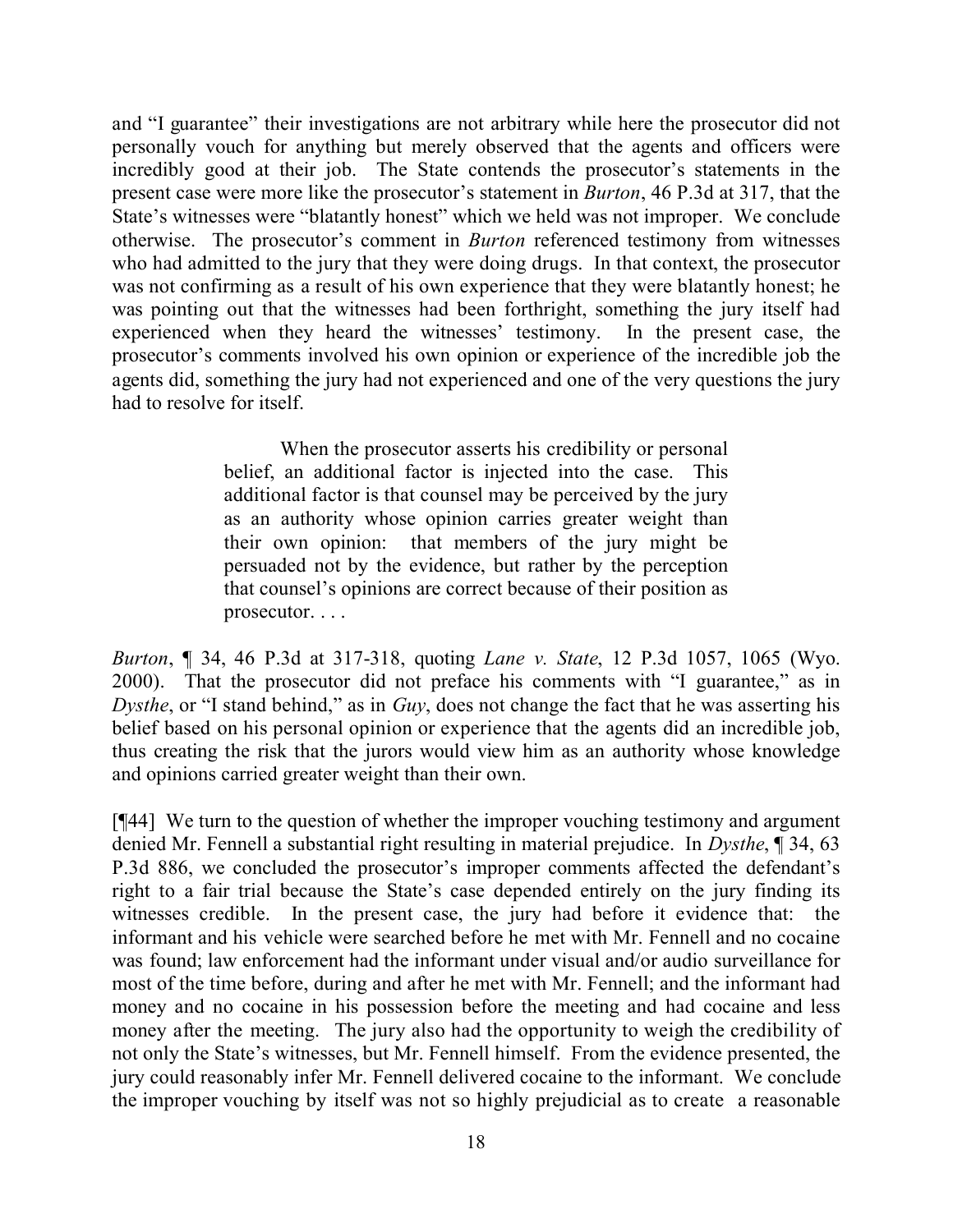probability that the outcome would have been more favorable to Mr. Fennell absent the testimony.

# **c. Improper rebuttal witness.**

[¶45] Finally, Mr. Fennell contends the prosecutor committed misconduct when he called DCI Agent Shawn Puente as a rebuttal witness. Mr. Fennell asserts the witness was improper because he did not rebut any evidence presented by the defense; rather, he simply reinforced and reiterated the evidence the State presented in its case-in-chief. The State responds that the prosecution properly called Agent Puente because Mr. Fennell testified that just before his last meeting with the informant, he changed the meeting place from the arranged location to the Family Dollar store because he was there shopping. The State contends the prosecutor sought to impeach Mr. Fennell's testimony by showing he was not at the store shopping but arrived at about the same time as the informant. Although Agent Puente did not testify as the prosecution expected, the State argues it is clear from the transcript that was the prosecution's intent and so he did nothing improper.

[¶46] The law is clear that the prosecution must present all of its evidence in its case in chief and is prohibited from splitting its presentation to gain an unfair advantage. *Warner v. State*, 2001 WY 67, ¶ 31, 28 P.3d 21, 30 (Wyo. 2001). The purpose of calling a rebuttal witness is to rebut evidence presented by the defense, not to bolster evidence already presented.

> Rebuttal evidence is … proper if it tends to refute or contradict the effect of the opponent's evidence. Rebuttal evidence would also be proper to explain the effect of the opponents evidence; however, it is improperly admitted if rebuttal evidence concerns issues not raised by the opponent.

*Id.*, **[27, 28 P.3d at 30.** 

[¶47] The majority of Agent Puente's testimony concerned his qualifications and experience and his involvement in the first two meetings between the informant and Mr. Fennell. That testimony merely corroborated and bolstered the testimony of the other law enforcement officials who testified in the State's case in chief. Considered alone, that portion of Agent Puente's testimony was not proper rebuttal evidence.

[¶48] Following that testimony, however, the prosecutor questioned the Agent about the last meeting between the informant and Mr. Fennell. That testimony also did not refute, contradict or explain the defense evidence. Rather, it tended to confirm Mr. Fennell's testimony that he was already at the Family Dollar store when the informant arrived. Agent Puente testified that the informant told law enforcement over the audio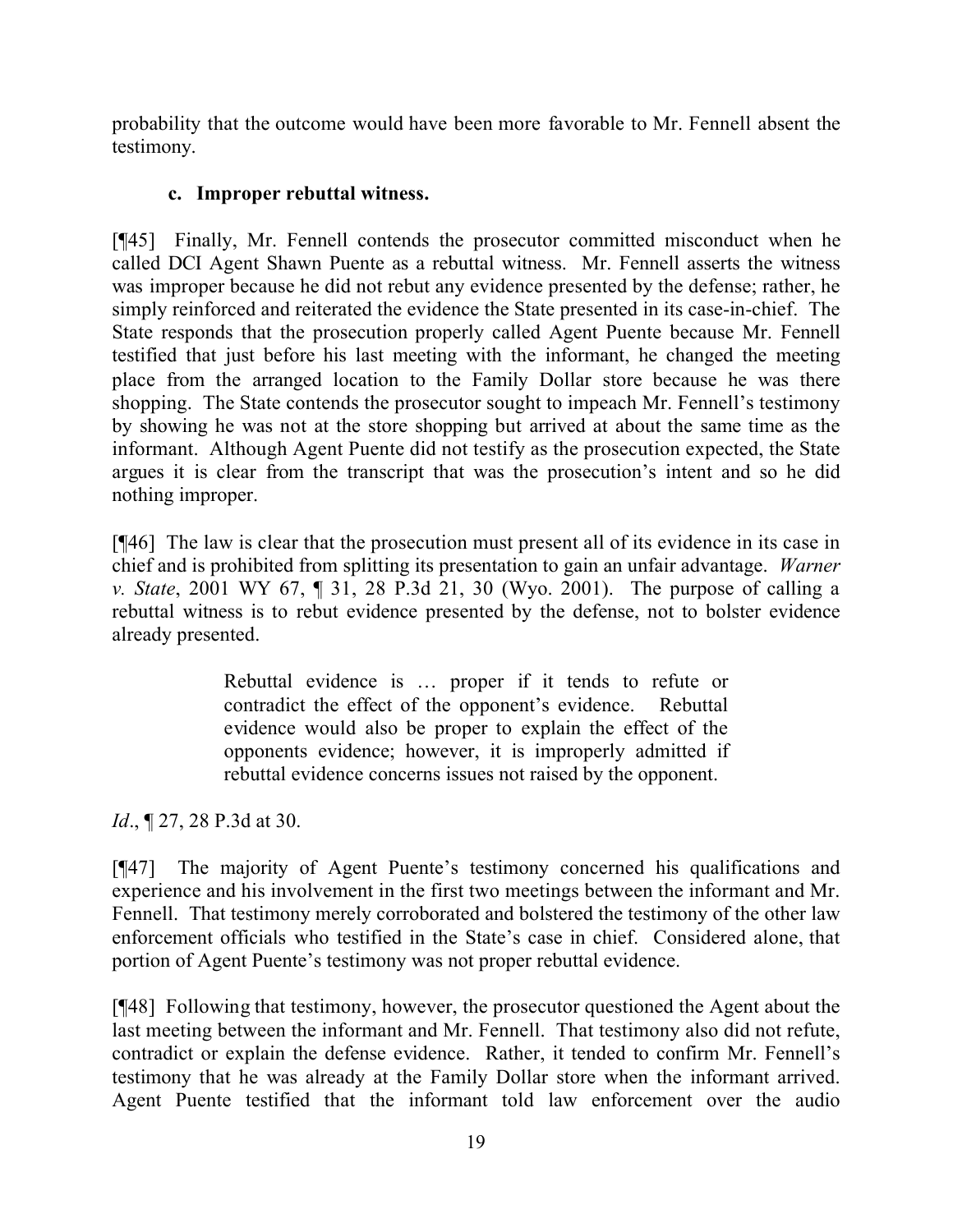surveillance that he had received a text message telling him to go to the Family Dollar store, the Agent "thought Mr. Fennell might already be there," and he watched the informant park his vehicle next to Mr. Fennell's. He further testified as follows in response to the prosecutor's questions:

> Q. Did you see when the defendant pulled in to the Family Dollar parking lot?

> A. No, um – since I was keeping an eye on the confidential informant, I believe he arrived at the same time. That's, you know, within a couple of seconds of each other. I was keeping an eye on the confidential informant to ensure his safety.

> Q. Do you know if the defendant was already in the store?

> A. Over the audio I heard he was in the store, but I did not visually see that, sir.

[¶49] This testimony did not refute Mr. Fennell's testimony that he changed the location of the meeting because he was at the Family Dollar store shopping. The State's assertion that it was nonetheless proper because the prosecutor intended the rebuttal witness to refute Mr. Fennell's testimony is unavailing. If that was the purpose of calling the rebuttal witness, the prosecutor easily could have confirmed whether the witness would testify as expected. That the prosecutor apparently put the witness on the stand without first confirming that he would rebut Mr. Fennell's testimony does not somehow transform improper rebuttal into proper testimony. The prosecutor transgressed a clear rule of law when he presented the rebuttal witness.

[¶50] The question is whether absent the transgression, Mr. Fennell likely would have obtained a more favorable result. Considering the testimony of the improper rebuttal witness alone, we conclude it did not prejudice Mr. Fennell. Agent Puente's testimony about the informant's first two meetings with Mr. Fennell added little, if anything, to what the jury had already heard in the State's case-in-chief. His testimony about the third meeting was inconsistent, at first confirming Mr. Fennell's testimony that he was at Family Dollar store when the informant arrived and then suggesting they arrived close to the same time but conceding that his focus was the informant, not Mr. Fennell. We conclude the rebuttal testimony likely had no effect one way or the other on the outcome of the trial.

# *3. Ineffective Assistance of Counsel*

[¶51] Mr. Fennell's final contention is that his trial counsel was ineffective in failing to: challenge the testimony concerning the crime lab test results; object to the improper testimony and argument; demand notice of the State's intent to present prior bad acts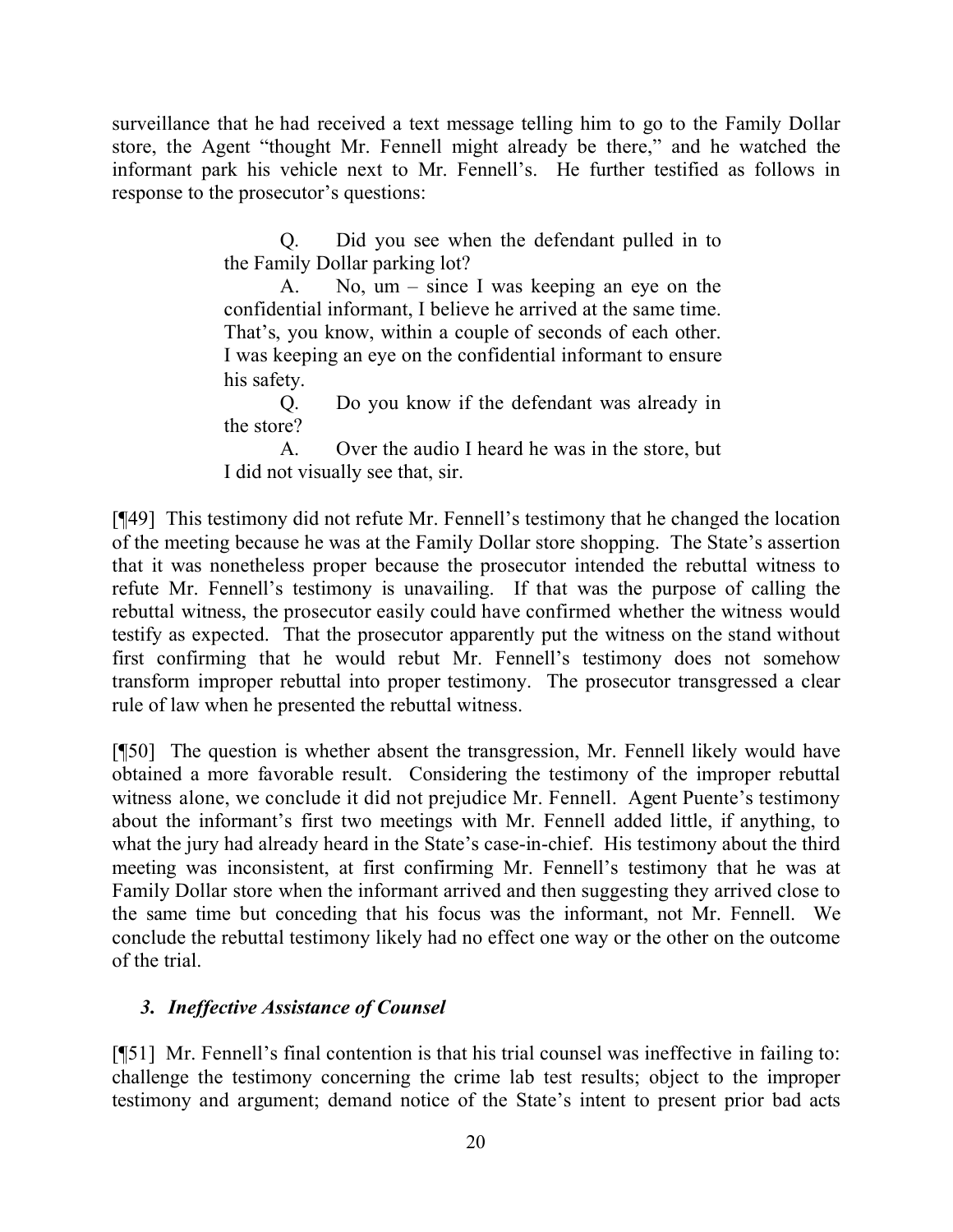evidence and object to such evidence when it was presented; and insist that the audio recordings be played for the jury in their entirety and cross-examine law enforcement concerning portions of those recordings.

[¶52] The following standards govern our review of this claim:

The right to effective assistance of defense counsel is guaranteed by the Sixth Amendment to the United States Constitution and Art. 1, § 10 of the Wyoming Constitution. To prevail on a claim of ineffective assistance of counsel, a defendant must demonstrate that trial counsel's performance was deficient and the deficient performance prejudiced his defense. *Osborne v. State*, 2012 WY 123, ¶ 19, 285 P.3d 248, 252 (Wyo.2012); *Ken [v. State*, 2011 WY 167], ¶ 17, 267 P.3d [567,] 574 (Wyo.2011); *Strickland v. Washington*, 466 U.S. 668, 690-91, 104 S.Ct. 2052, 80 L.Ed.2d 674 (1984). The deficiency prong requires a showing that counsel failed to render such assistance as would have been offered by a reasonably competent attorney. *Ken*, ¶ 27, 267 P.3d at 574. If the defendant establishes that counsel's performance was deficient, he must then demonstrate that he was prejudiced by showing "a reasonable probability exists that, but for counsel's deficient performance, the outcome would have been different." *Osborne*, ¶ 19, 285 P.3d at 252.

Ineffective assistance of counsel claims involve mixed questions of law and fact. *Osborne*, ¶ 17, 285 P.3d at 252. We defer to the district court's findings of fact unless they are clearly erroneous. *Strandlien v. State*, 2007 WY 66, ¶ 20, 156 P.3d 986, 992 (Wyo.2007). The district court's "conclusions of law, which include the question of whether counsel's conduct was deficient and the question of whether the appellant was prejudiced by that deficient conduct," are reviewed de novo. *Id*., quoting *Robinson v. State,* 2003 WY 32, ¶ 16, 64 P.3d 743, 748 (Wyo.2003).

*Cooper v. State*, 2014 WY 36, ¶¶ 19-20, 319 P.3d 914, 920 (Wyo. 2014). "The benchmark for judging any claim of ineffectiveness must be whether counsel's conduct so undermined the proper functioning of the adversarial process that the trial cannot be relied on as having produced a just result." *Luftig v. State*, 2010 WY 43, ¶ 17, 228 P.3d 857, 864 (Wyo. 2010), quoting *Detloff v. State*, 2007 WY 29, ¶ 17, 152 P.3d 376, 382 (Wyo. 2007).

### **a. Failure to object to or challenge lab test results.**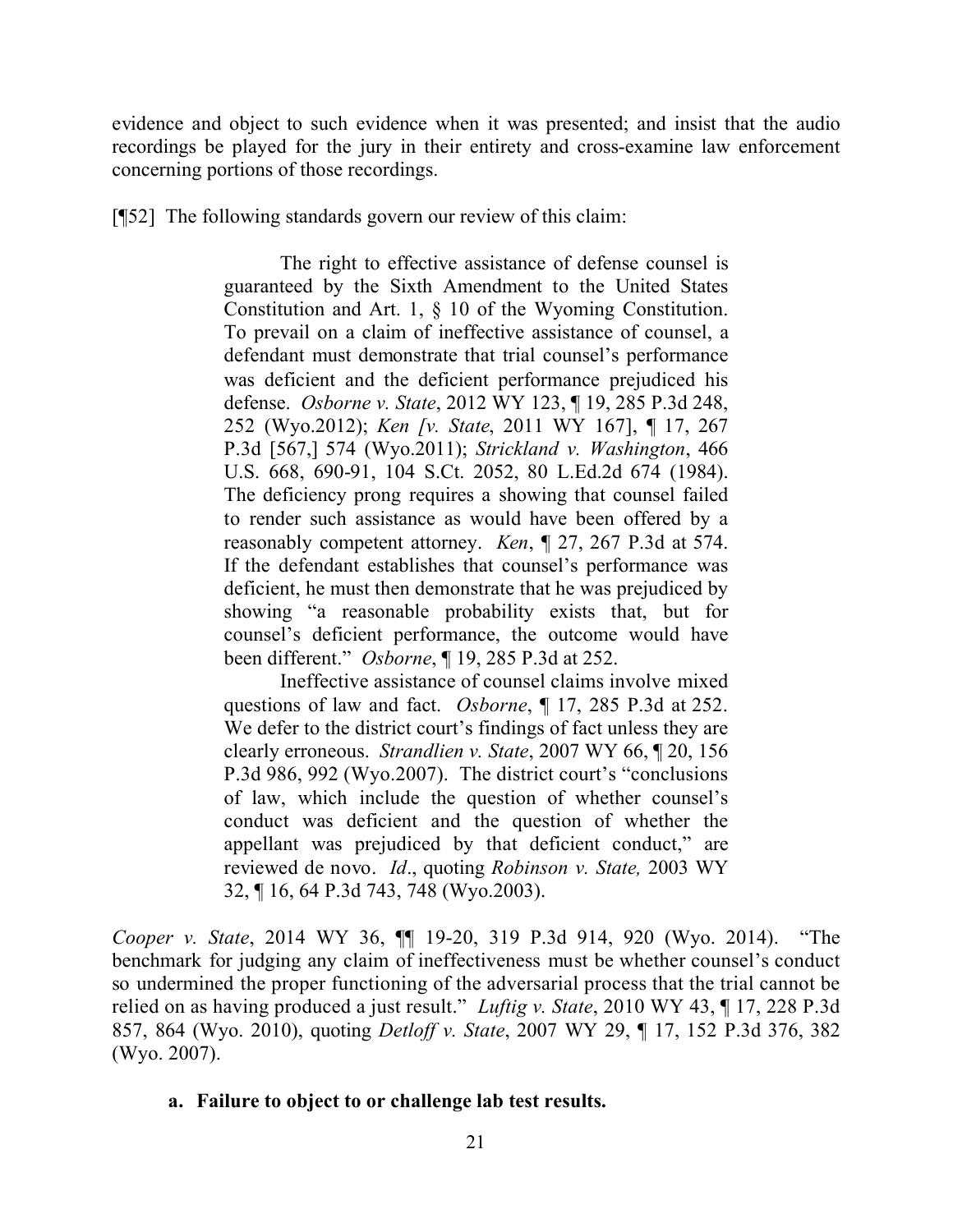[¶53] Mr. Fennell contends defense counsel's performance was deficient because he did not object to or challenge the testimony elicited concerning the drug tests and testing for fingerprints. In fact, defense counsel stipulated that the substance was cocaine. Given that the defense was focused on proving Mr. Fennell met with the informant to get the money he was owed and the informant set him up, we cannot say the stipulation was outside the range of professionally competent assistance. The fact that the substance was cocaine did not affect the defense. The evidence that no fingerprints were found on the bags was, if anything, helpful to the defense. Counsel's performance was not deficient in this regard.

### **b. Failure to object to improper testimony and argument.**

[¶54] Mr. Fennell next asserts defense counsel's performance was deficient because he failed to object to the prosecutor's questions that prompted testimony from law enforcement amounting to an opinion that he was guilty of the crimes charged and the prosecutor's questions and comments vouching for the credibility of the State's witnesses. Mr. Fennell's defense was that he met with the informant in order to receive payment of money owed to him and the informant set him up in order to avoid having to pay the money he owed. For this defense to succeed, the jury had to believe Mr. Fennell was credible and the informant was not. Under these circumstances, defense counsel's failure to object to opinion testimony that Mr. Fennell was guilty or to testimony and comments vouching for the credibility of the State's witnesses was not sound trial strategy. Rather than bolstering Mr. Fennell's credibility, defense counsel allowed his credibility to be undermined when law enforcement testified to his guilt and vouched for the credibility of the informant and when the prosecutor vouched for the credibility of law enforcement. Under the circumstances of this case, this was not trial strategy that a reasonable attorney would have followed.

# **c. Failure to demand notice of 404(b) evidence; failure to object to 404(b) evidence.**

[¶55] Mr. Fennell contends defense counsel was ineffective in failing to file a pre-trial demand for notice of intent to use 404(b) evidence. He further asserts defense counsel's performance was deficient because when evidence falling within 404(b) was presented, he did not object. Mr. Fennell is correct that defense counsel did not file a demand for notice of 404(b) evidence.

[¶56] During trial, defense counsel also did not object to the following exchange between the prosecutor and the informant:

Q. What was your relationship with [Mr. Fennell]?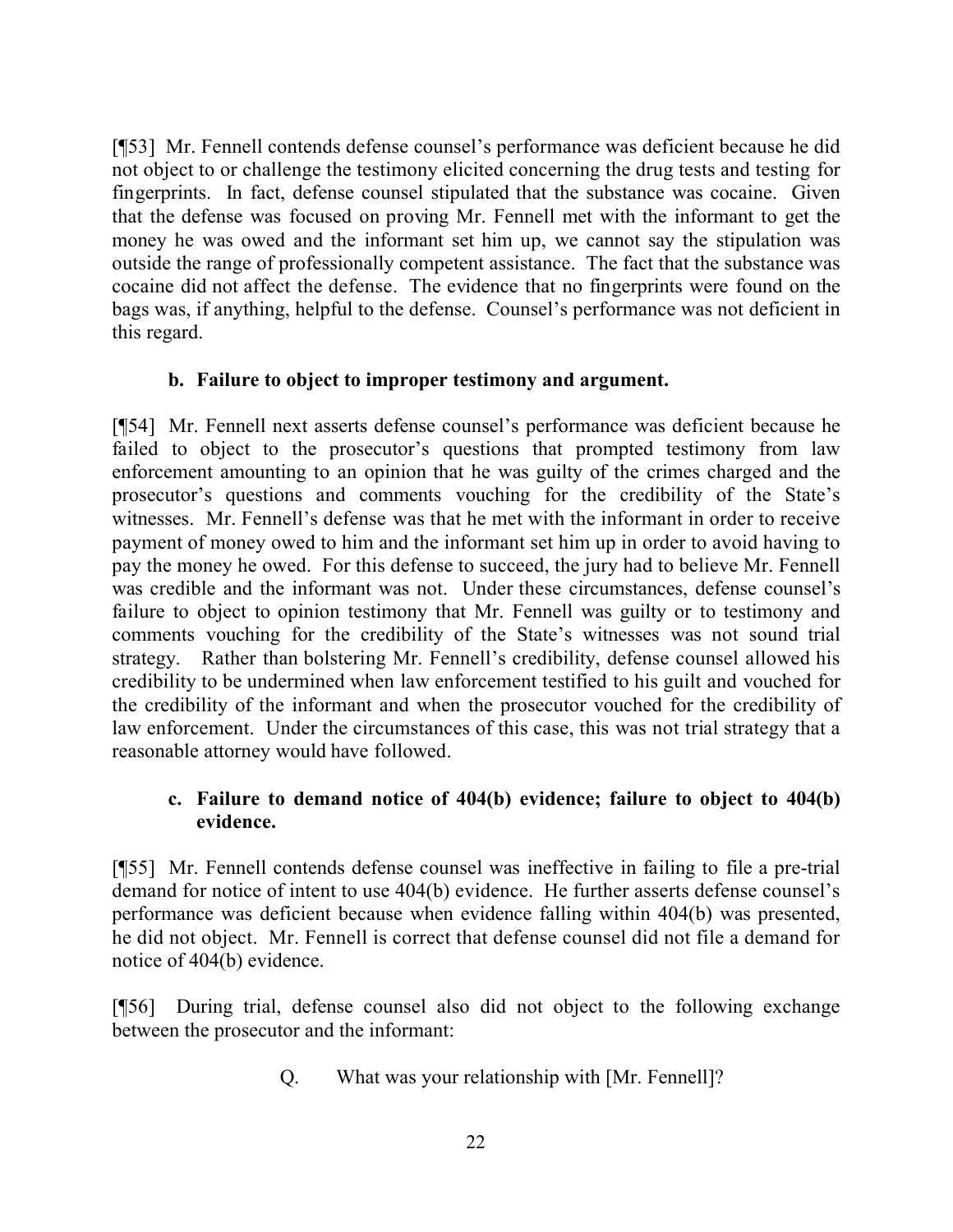A. Strictly I would buy drugs from him, then I knew him at the bar. Q. So you used to buy drugs from him, knew him from the bar. Was this always your relationship with him? A. Yes.

During the informant's testimony in response to the prosecutor's questioning concerning the transaction leading to the first charge against Mr. Fennell, defense counsel did not object to the following:

> Q. … How did you know [Mr. Fennell] would know where to go? A. It's a location I made previous purchases from.

Defense counsel also made no objection when the following exchanges occurred between the prosecutor and Agent Moon:

Q. So tell us a bit more about this investigation.

A. I was assisting another agent. It was a – basically he had received information through a confidential informant that Mr. Fennell . . . was distributing cocaine in the Cheyenne area.

Q. [The informant], had he purchased drugs from Mr. Fennell before?

A. Yes, sir.

. . . .

Defense counsel did not object to the following testimony the prosecutor elicited from Officer Wilmarth:

> Q. Now, what were you doing October  $3<sup>rd</sup>$  of 2012?

> A. I was assisting DCI . . . in the investigation into cocaine distribution.

> > Q. Tell us a little bit more about that.

A. Um, DCI had developed a confidential informant who had named [Mr.] Fennell as a distributor of cocaine in the Cheyenne area.

Finally, Defense counsel did not object when the prosecutor used the above testimony in his closing argument to say: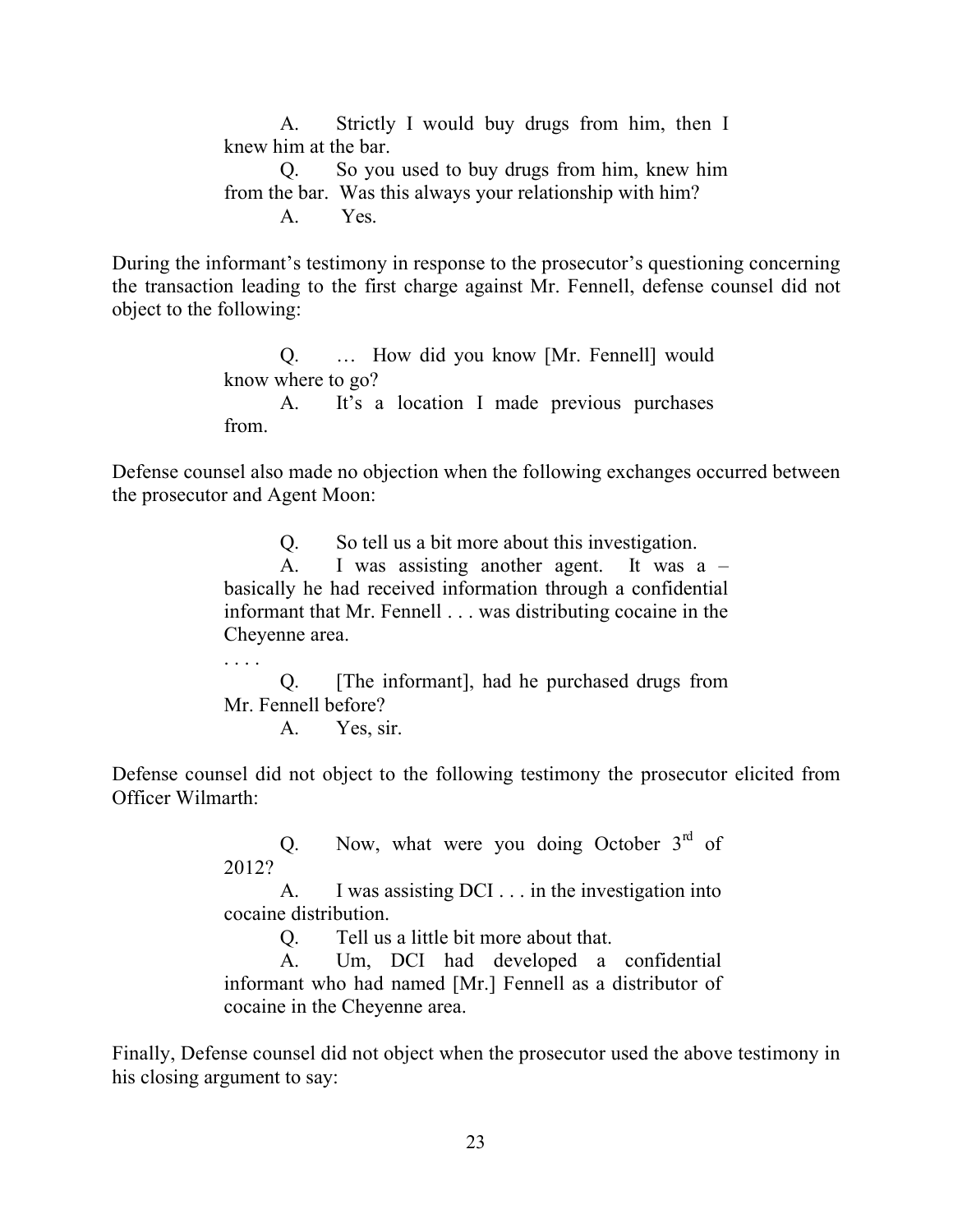Law enforcement didn't pick out [the informant]. [Mr. Fennell] did. [The informant] was [Mr. Fennell's] friend. He approached law enforcement because he was constantly buying drugs from [Mr. Fennell].

[¶57] W.R.E. 404(b) states:

(b) Other crimes, wrongs, or acts. Evidence of other crimes, wrongs, or acts is not admissible to prove the character of a person in order to show that he acted in conformity therewith. It may, however, be admissible for other purposes, such as proof of motive, opportunity, intent, preparation, plan, knowledge, identity, or absence of mistake or accident, provided that upon request by the accused, the prosecution in a criminal case shall provide reasonable notice in advance of trial, or during trial if the court excuses pretrial notice on good cause shown, of the general nature of any such evidence it intends to introduce at trial.

Pursuant to this provision, evidence of other crimes, wrongs or acts is not admissible to prove the character of a person in order to show that he acted in conformity with those other acts in committing the current crime. In the present case, evidence that Mr. Fennell previously sold illegal drugs was not admissible to prove his character was that of a drug dealer and, therefore, he committed the current crimes of delivering controlled substances. Evidence he sold drugs on prior occasions, however, could be admitted if relevant, offered for one of the purposes identified in the Rule, such as to prove motive, opportunity or intent, and more probative than prejudicial. *Lindstrom*, ¶ 21, 343 P.3d at 797-98.

[¶58] Wyoming law is clear that the admissibility of evidence of other crimes, wrongs or acts should be tested before trial, preferably by the defendant serving a demand for notice of the State's intent to introduce such evidence, the State's identifying any such evidence, and a pretrial hearing. *Lindstrom*, ¶ 21, 343 P.3d 797-98, citing *Payseno v. State,* 2014 WY 108, ¶ 19, 332 P.3d 1176, 1182 (Wyo. 2014) and *Gleason v. State*, 2002 WY 161, ¶ 18, 57 P.3d 332, 340 (Wyo. 2002). In the instant case, the State presented trial evidence that Mr. Fennell previously sold drugs without defense counsel having filed a pretrial demand for notice of such evidence, without defense counsel objecting contemporaneously with the introduction of the evidence, and without the evidence being scrutinized by the district court prior to its admission.

[¶59] We consider defense counsel's failure to request notice of 404(b) evidence and to object to such evidence at trial not through hindsight, but with the presumption that he had a strategic purpose for not requesting notice and allowing the introduction of this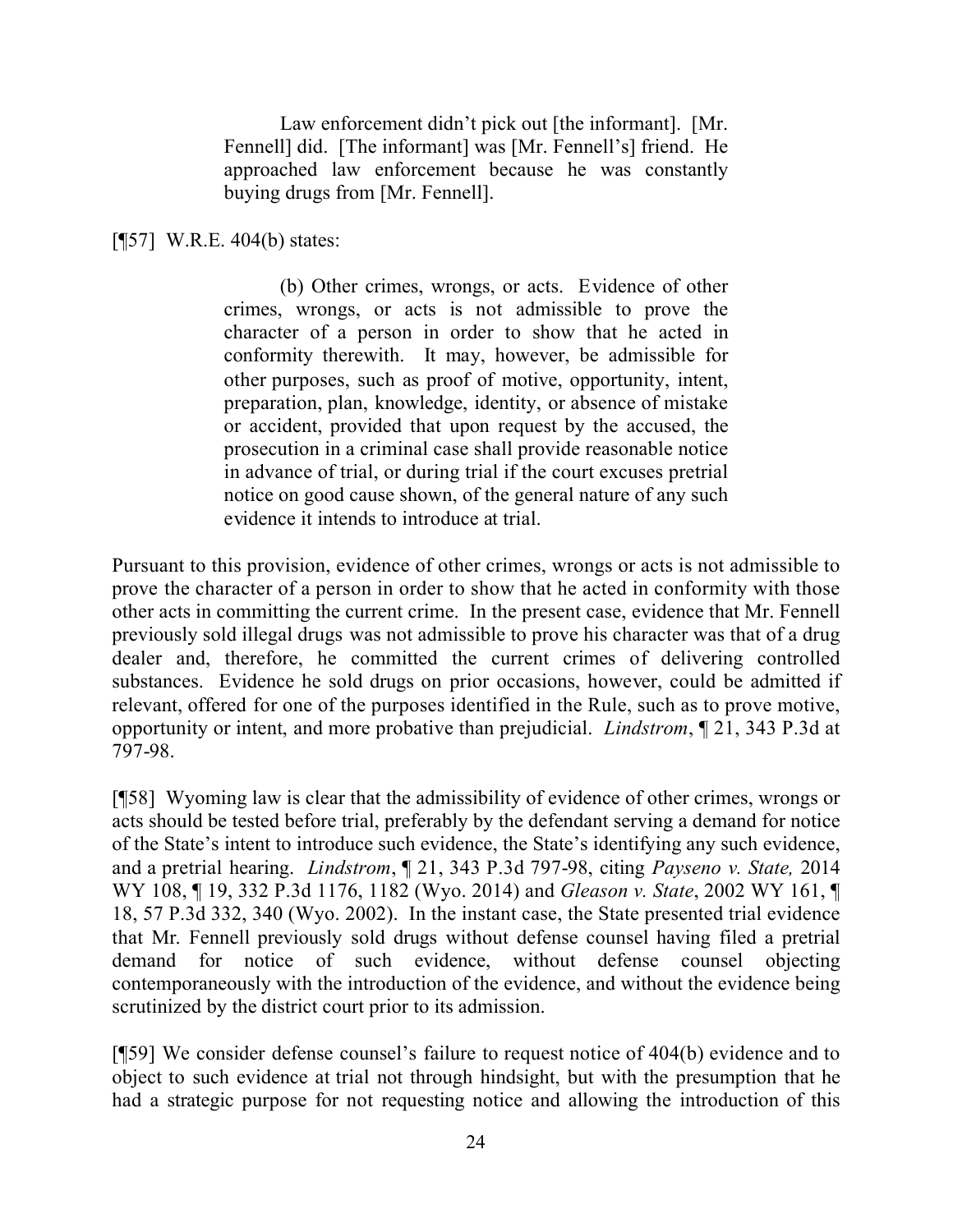evidence without objection. *Proffit v. State*, 2008 WY 114, ¶ 42, 193 P.3d 228, 243 (Wyo. 2008), citing *Page v. State*, 2003 WY 23, ¶ 8, 63 P.3d 904, 908 (Wyo. 2003). However, noting "the clarity with which the 'problem' has been articulated by this Court," we have held that defense counsel's failure to pursue discovery or to demand notice of prior crimes evidence may constitute ineffective assistance of counsel. *Proffit, id*., citing *Williams v. State*, 2004 WY 117, ¶ 12 n.9, 99 P.3d 432, 440 n.9 (Wyo. 2004).

[¶60] We conclude that in failing to demand notice of 404(b) evidence, request a pre-trial hearing to determine its admissibility, enter an objection to the testimony and request an instruction telling the jury to disregard it, defense counsel failed to render such assistance as would have been offered by a reasonably competent attorney. We said in *Proffit*, that "we cannot conceive of a reasonable attorney forfeiting the opportunity to prevent the jury from hearing evidence of his client's prior crimes, wrongs or acts." We similarly cannot conceive of a reasonable attorney forfeiting the opportunity to prevent the jury from hearing that his client, who professed his innocence to the crimes of delivery of cocaine, was a drug dealer.

# **d. Failure to request that audio tapes be played in their entirety; failure to cross-examine law enforcement concerning them.**

[¶61] Mr. Fennell's final assertion that his counsel performed deficiently involves the audio tapes of the controlled buys. Defense counsel stipulated to the prosecution playing very brief portions of the tapes for the jury. Mr. Fennell contends that had defense counsel insisted the tapes be played in their entirety, they could have been used to diffuse the State's claim that the informant was under constant surveillance and could not, therefore, have acquired the cocaine he claimed to have gotten from Mr. Fennell somewhere else. Mr. Fennell points to various places on the tapes that suggest law enforcement did not have constant visual surveillance.

[¶62] Throughout the trial, the prosecutor repeatedly emphasized that the informant was never out of law enforcement's sight or hearing. In opening statement, he told the jury:

- "[T]hey surveilled him the entire time. [He] was never out of law enforcement's sight; again protecting the integrity of their investigation."
- "They observe this the entire time. . . . [He's] being watched the entire time."
- "He's followed the entire time. Agents constantly have their eyes on him."

[¶63] On direct examination of Agent Brock, the prosecutor asked, "Was he ever out of your sight?" Agent Brock answered, "No." On direct examination of Agent Moon, the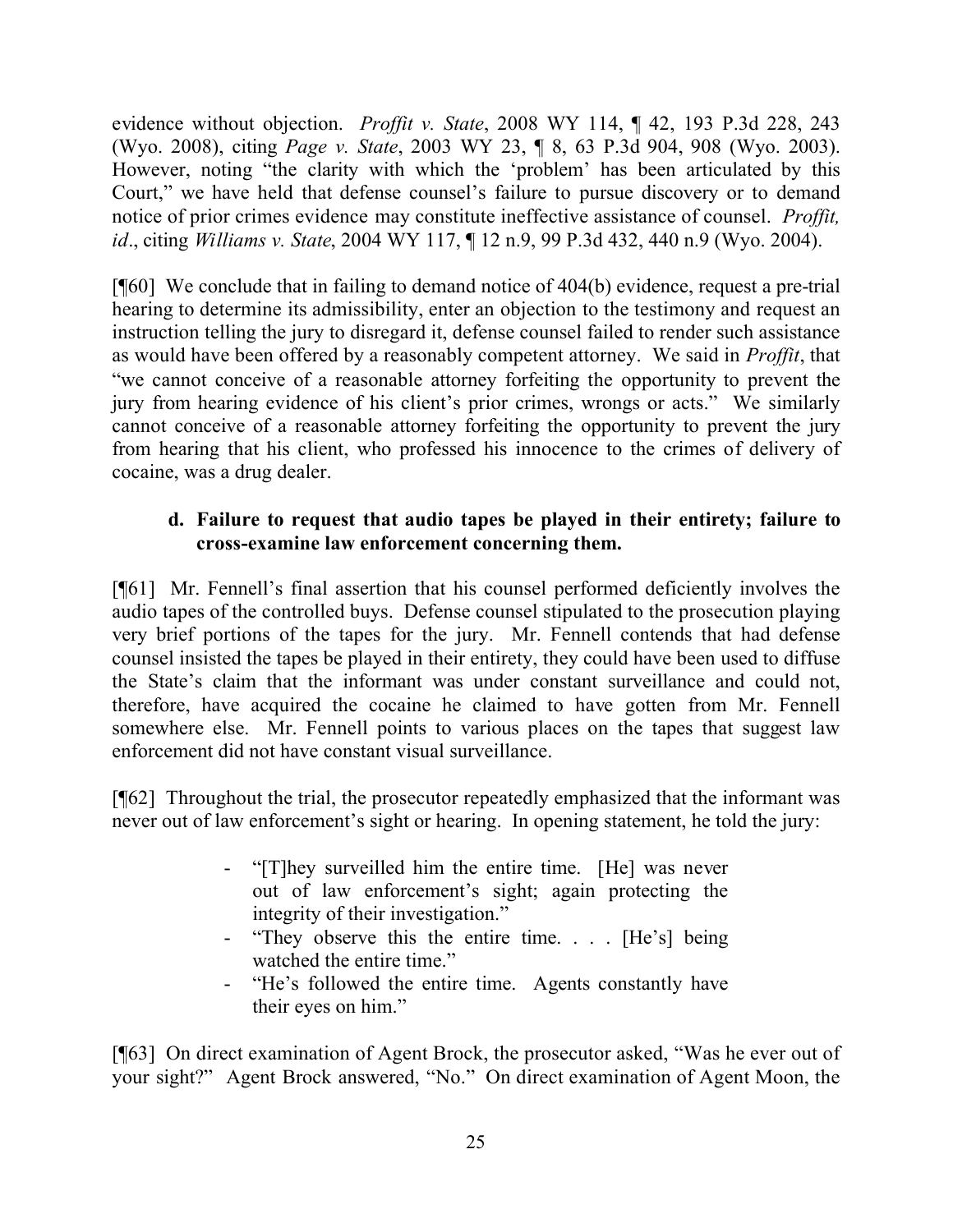prosecutor asked, "So were you able to watch him the entire time?" and Agent Moon responded that the informant was visible to agents the entire time.

[¶64] In closing argument, the prosecutor told the jury:

- "The big thing is [the informant] was never out of their sight. He was constantly under surveillance. It might not have been from one person, but they acted as a team, multiple people in the team, constantly keeping their eye on him. He was never out of sight."
- "Constantly under surveillance. He didn't stop anywhere. He was always in their sight."
- "They knew he was leaving because they constantly had their eyes on him. He was never out of their sight."

[¶65] Had the tapes been played in their entirety, there were questions that could have been asked about the accuracy of the assertions that the informant was under constant surveillance. On the audio tape of the first meeting, the informant advises law enforcement when Mr. Fennell arrives and, after the meeting, that he (the informant) is headed back. During the second meeting, before Mr. Fennell arrives, the informant's seat belt beeps as if it has been unbuckled and then there is a crunching noise that sounds like footsteps on gravel. This is followed by a phone call from law enforcement asking the informant whether he is still sitting in his car. The agent states that he thought he heard the informant getting out of the vehicle. The informant denies having gotten out of his car, saying that he had only rolled the passenger window down. After meeting with Mr. Fennell, the informant can be heard advising law enforcement that he is on Ridge Road turning onto Pershing heading east.

[¶66] These portions of the tapes could have been used to suggest that law enforcement did not have the informant under constant surveillance and that, before the second meeting, the informant got out of his vehicle for some unknown purpose and lied to law enforcement about it. Given that the defense strategy appears to have consisted of the hope that the jury would believe Mr. Fennell, it was particularly important for defense counsel to weaken the State's case and the credibility of its witnesses at every available opportunity. We conclude defense counsel's performance was deficient because he failed to do so by allowing only limited portions of the tapes to be played for the jury.

[¶67] We turn to the question whether Mr. Fennell has demonstrated that he was prejudiced by showing a reasonable probability exists that, but for counsel's deficient performance, the outcome would have been different. Claims of ineffective assistance of counsel most often succeed where cumulative error is so egregious as to compel the conclusion that in the entire context of the trial the defendant was denied the right to a fair trial. *Dickeson v. State*, 843 P.2d 606, 612 (Wyo. 1992), citing *Gist v. State*, 737